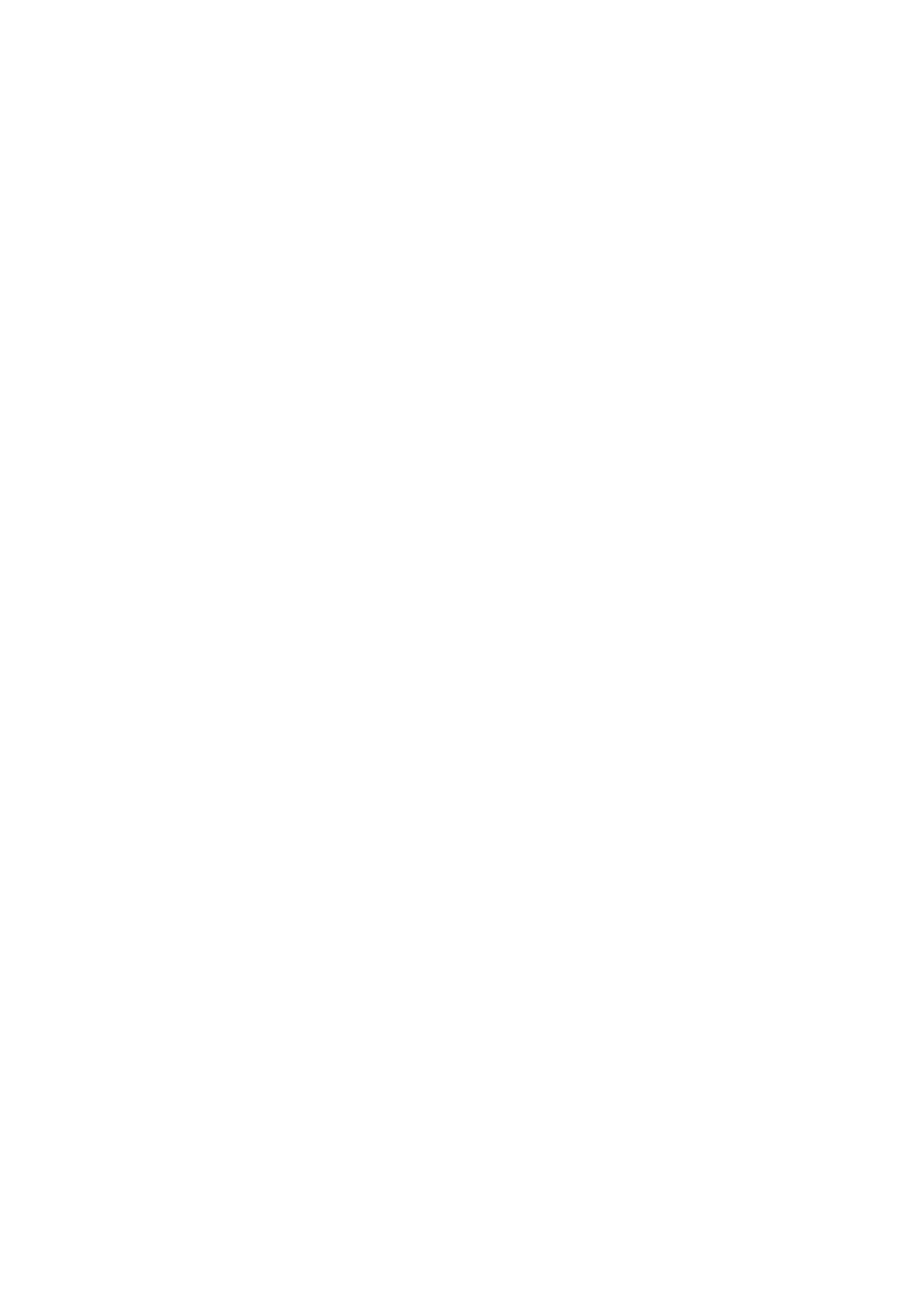# **CONTENTS**

| Stretching and unzipping DNA with traditional optical tweezers13     |  |
|----------------------------------------------------------------------|--|
|                                                                      |  |
|                                                                      |  |
| Quadtrap optical tweezers and condensation of bacterial chromosome16 |  |
|                                                                      |  |
|                                                                      |  |
|                                                                      |  |
|                                                                      |  |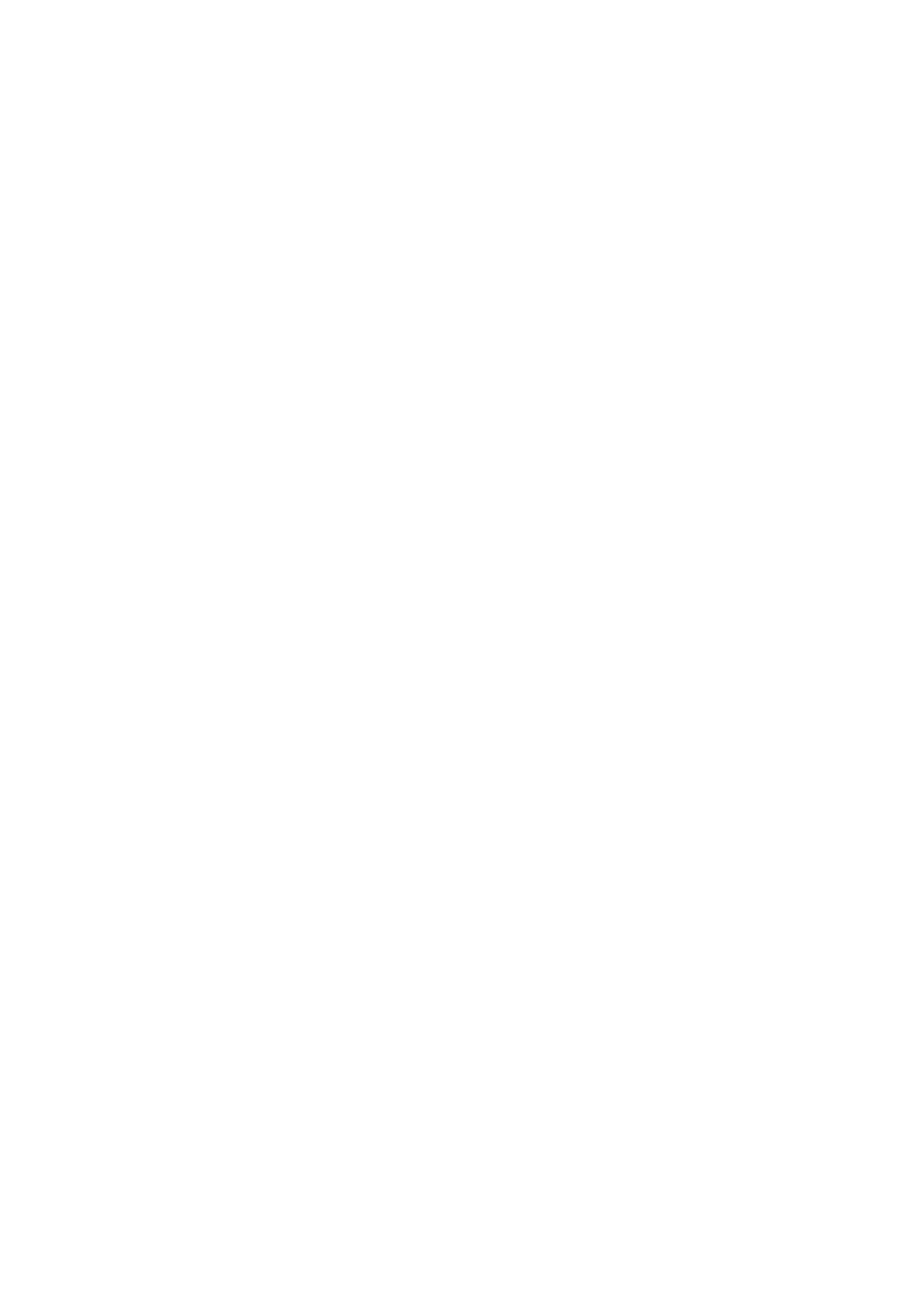# **ABSTRACT**

<span id="page-2-0"></span>Optical tweezers, or optical trapping, was ented in the 1970s by Ashkin at [1]. It has now become a powerful tod for single molecular studies. During its years of development, people have achieved very ising tail and temporal esolution and have developedvarious novel approaches intis applications in biology prophysics This paper gives a review of the principles soptical tweezers and some examples of how it can beused inbiology, or biophysicsfield. A discussion of its perspective in future studies is also included to show the potential of this promising technique.

# <span id="page-2-1"></span>INTRODUCTION

Arthur Ashkin first demonsated the capability of optical forcesto stably holdand slightly movemicron-sized dieletric particles in water and airl, and later he developed thenglebeam gradient force optical trap, or a approximation as optical tweezers<sup>[2]</sup>. Since its invention, Ashkin and his colleagues did various experiments with this technicule we ptical tweezers still plays an important role in both biology and physics studies widely adopted n single molecular studies for its capability to apply ico-Newton-level forces to micronsized dielectric particles and to measure angstrdevel displacementwith millisecondlevel temporal resolution [3]. Both its theoretical background and eximental applications are popular research topics and many researches are involved in for a better understanding and use of it. However, some factors such as the resolution was and still remains restrictions which need to be broken.

The purpose of this aper is to give a review of the theoretical background and newly developed techniques based on optical tweezers, illustratesome interesting examples of applications in biophysics.

In the first part the basic principles of optical weezers will be introduced, followed by a discussion of how the resolution is restricted and how can it be improved. The third part deals with how a real setup is assembled and how people do measurements with it. Afteathat is general introduction of hownovel approaches derivefrom combining optical tweezers with other popular methods or specific purposes. Then a big part the paper will give detailed examples of how optical tweezers were used in real studies and how it helped. In the end some further discusions and scientific perspectives are included.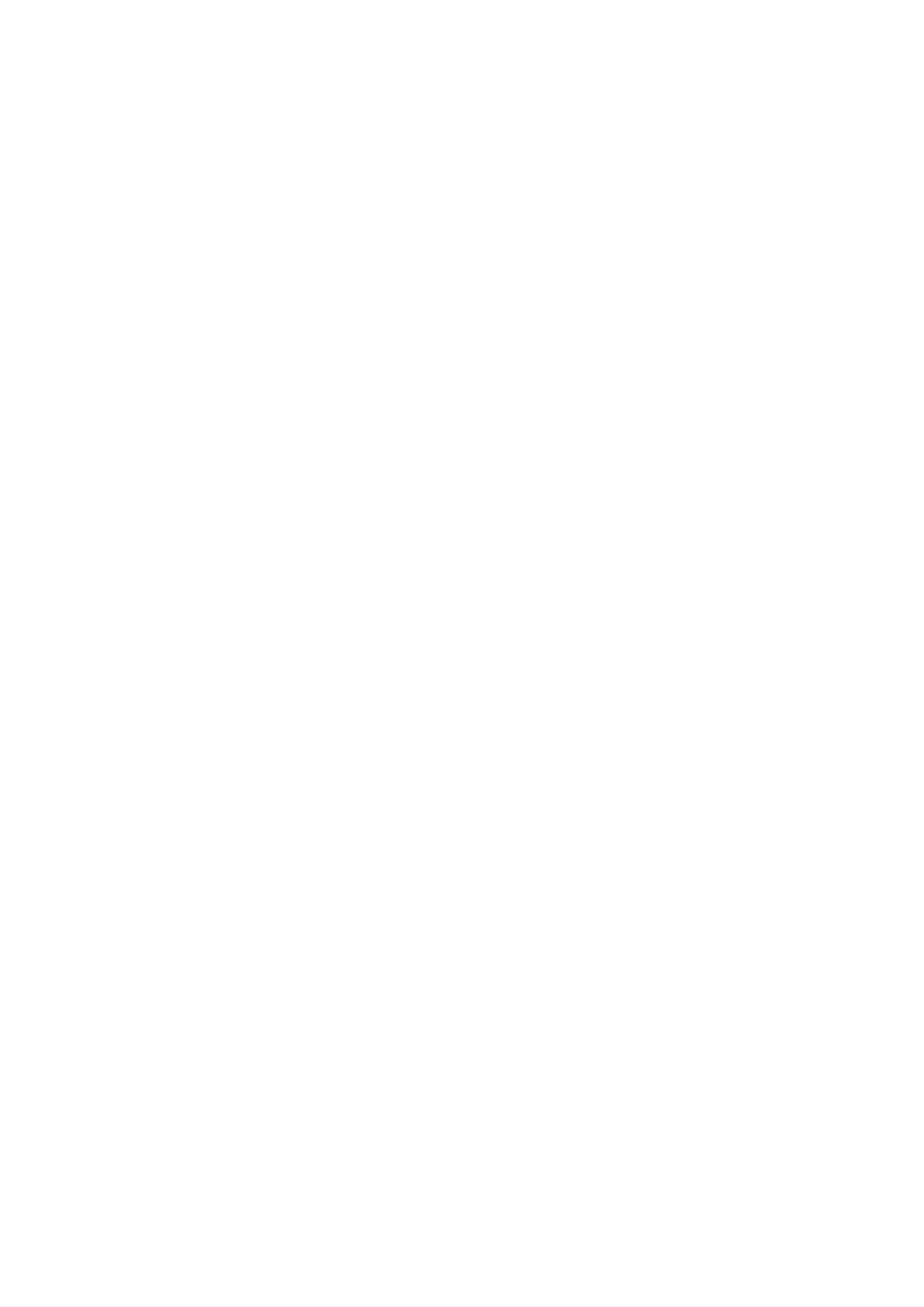# <span id="page-3-0"></span>PRINCIPLES

#### <span id="page-3-1"></span>Theoretical background

The physical principles behind the optical tweezers are actually quite simplieizes an objective lens with high umerical aperture (NAdefined as  $0 \# L$  J  $\cdot \cdot \cdot$  à where J is the refractive index of the medium and is the half angle of the maximum cone of light that can enter or exit the objective to focus a laser beam into a very small diameter (half wavelength) The scattering of the photoristic. reflecting and refacting of light) will transfer the momentum to any dielectric particle at the foc(Figure 1a). Therefore the particle will experience optical forces. This optical forces can be categorized into two components and forces, which push particle in the light propagation direction and gradient forces, which pull articles in the spatial light gadient direction When gradient optical forces is larger than the scattering forces, the particlewill be pulled over to the bous point and can stay stably at that position (Figure 1b) [2]. In practice a neainfrared laser beam insed (will be explained later) he high NA microscope objective ensity helpsto create the large spatial gradient in light intensity that a stable trap can be formed. As a result, the trapped particle will be located slightly beam of the focus. The optical trap behaves like a Hookean spring at the central area, i.e. the restoring force is linearly proportional to the offset from the equilibrium position small displacements  $(-150 \text{ nm})$ . And the stiffness of such a spring is determined by the light interistive

<span id="page-3-2"></span>Figure 1. Schematic of optical momentum and force in an optical trapping system of manum change when light is refracted or in other words, photons are inelastically scattered the trapped particleThe incident photons have momentum, and the scattered photons have momentum P represents the change of momentum caused by the VFDWWHULQJ \$FFRUGLQJWR1HZWRQ¶VODZDVDPHPRPHQWXPFKDC the particle. (b) Optical forces in an optical trap. Scattering for  $\epsilon_{\text{sat}}$  is in the laser propagation direction, gradient force  $F_{\text{grad}}$  is in the inensity gradient direction, giving a total for  $F_{\text{det}}$  pulling the trapped particle to the beam center. Picturesare from internet.

To estimate the force on a sphere two limiting cases need to be consider redize of the trapped particle is much larger than the wavelength of the trapping laser, the optical trapping system is in a regime of Mie scattering. It is not difficult to obtain the optical forces in this regimefrom simple ray optic $\sharp 4$ ]: the momentum of the incident light will be transferred to the trapped particle, and the value of this momentum can be estimated from the refraction of the laser. The direction of the optical force depends on the relative value of the indexes of nefractio of the particle and the surrounding medium,  $J_{ij}$  $\delta_{\hat{a}c}$   $\bar{v}$   $\delta_{\hat{b}}$  a  $\sigma_{\hat{b}}$   $\bar{v}$  a  $j$  a  $j$  are force will be in the same direction as the intensity gradient, and vice  $\nu \overline{\text{d}}$  the scattering of light by the trapped particle, both elastic and inelastic (specular region and absorption of light) gives rise to the scattering forces. One thing to note is that the trapping efficiency can be improved if the cross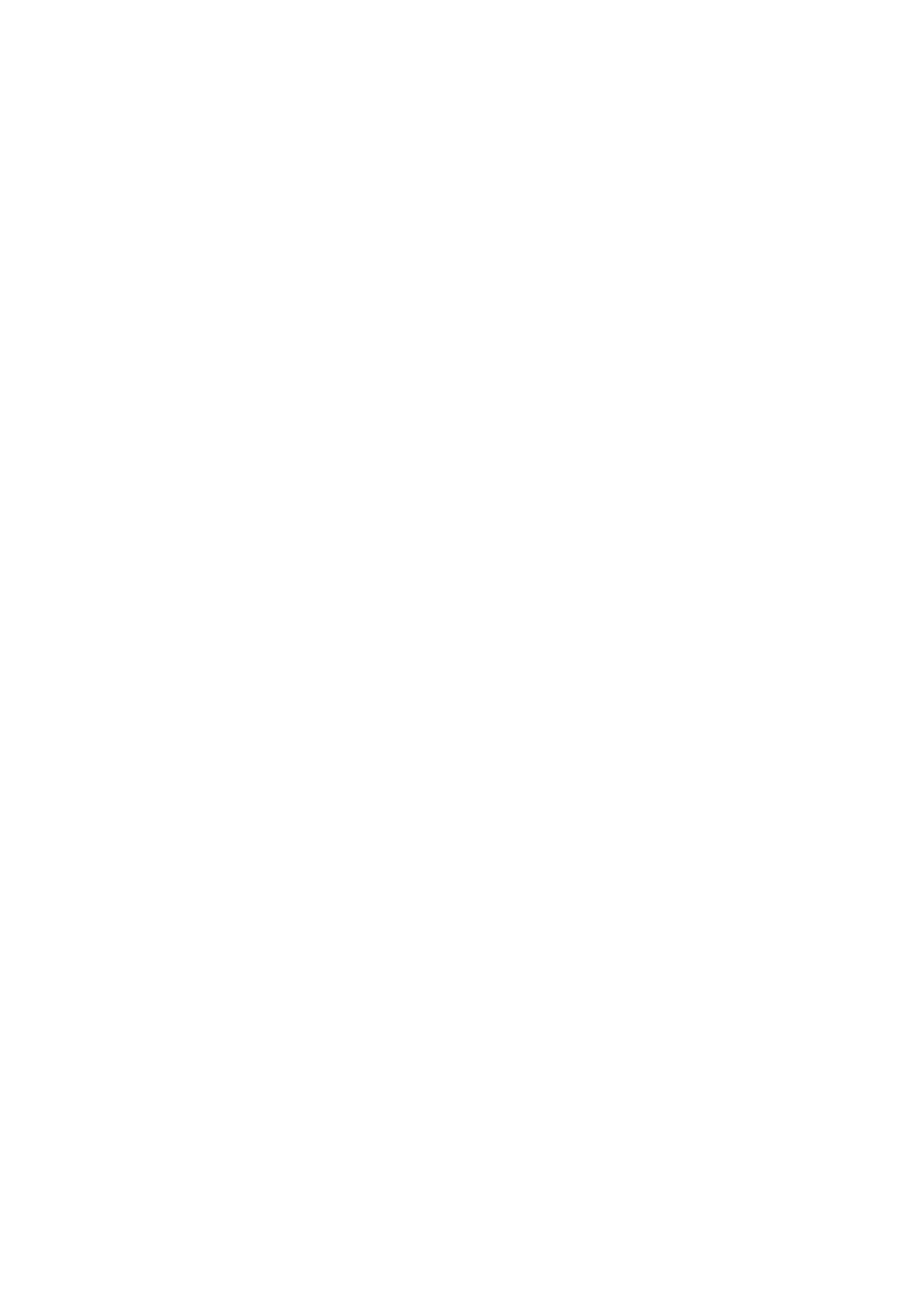section of the incident laser beam is large enough to overfill the objective entrance pupil [4], because the central rays are those responsible for the scattering.

If the size of the trapped particle is much smaller than the wavelength of the trapping laser, the trapping system is then in the regime of Raleigh scattering, and the particle can be modelled as a point dipole inside a strong electric field. The scattering force is thus determined by the absorption and reradiation of the dipole and can be given as [3]:

$$
F_{scatt} = \frac{I_0 \sigma n_m}{c}
$$

$$
\sigma = \frac{128\pi^5 a^6}{3\lambda^4} \left(\frac{m^2 - 1}{m^2 + 2}\right)^2
$$

where *a* is the radius of the trapped particle,  $I_0$  is the intensity of the incident light,  $\sigma$  is the scattering cross section of the particle,  $n_m$  is the index of refraction of the medium, m is the ratio of the index of refraction of the particle to that of the medium,  $c$  is the speed of light in vacuum and  $\lambda$  is the wavelength of the trapping laser. The scattering force is along the laser propagation direction and is proportional to the laser intensity. The gradient force is due to the interaction of the dipole with the field and can be written as [3]:

$$
F_{grad} = \frac{2\pi p}{cn_m^2}\nabla I_0
$$

where

$$
p = n_m^2 a^3 \left(\frac{m^2 - 1}{m^2 + 2}\right)
$$

is the polarizability of the sphere. The gradient force is proportional to the gradient of light intensity and in the direction along the gradient when  $m > 1$  [3].

In practice, it is always the non-extreme case that the size of the trapped particle is comparable to the wavelength of the trapping laser. Unfortunately estimating the optical forces in this situation is not easy and requires a lot more electromagnetic theories.

#### <span id="page-4-0"></span>Experimental preparation

The particles inside the optical trap are not the molecules which we want to study. Usually dielectric beads (such as silica or polystyrene) are used as handles. They can be connected to the molecules via biochemical methods. They typically have the size of  $\sim 0.2-5$  µm [3]. The other end of the molecule that is being studied should also be connected, typically to the sample chamber surface [\(Figure 2a](#page-5-1)), a second bead which is held and controlled by a micropipette [\(Figure 2b](#page-5-1)), or a bead which is held in another optical trap [\(Figure 2c](#page-5-1)) [5].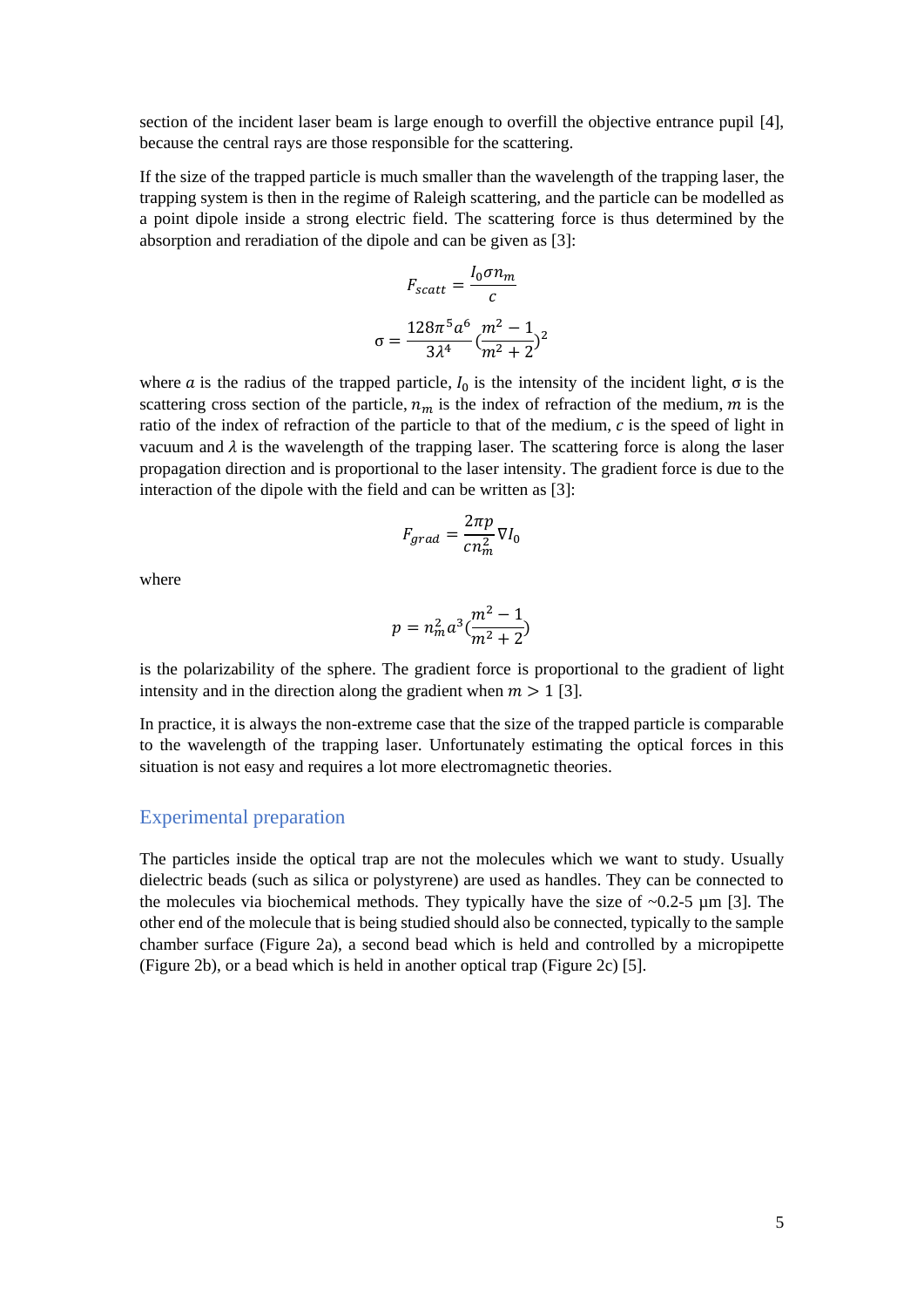

<span id="page-5-1"></span>*Figure 2. Three typical geometries of optical tweezers. (a) The molecule, or other biological systems, is attached to the surface of the sample chamber and the optically trapped bead on its both ends. (b) One end of the biological system is attached to another bead that is mechanically attached to the end of a micropipette. (c) The second bead is held in a second optical trap.*

The motion of the system is monitored from the motion of the beads in the traps. Thus the beads also play roles of probes. To detect the bead position and thus the displacement and force is crucial and many methods were carried out. One of them, back-focal-plane interferometry technique has become the standard in the field for its sensitivity, linearity and speed in all dimensions [6]. The idea is simply to detect the change of the interference pattern formed between the trapping laser and the scattered light in order to get information of the movements of the trapped bead. However the result is tremendous, the resolution is only limited by the background electronic noise of the detector, and thus can reach angstrom and millisecond in spatial and temporal resolutions respectively [7] .

To do quantitative measurements with optical tweezers, the raw data, which usually contains various voltages from photo-detectors and other components of the instrument, need to be translated into physical parameters such as forces and displacements. This calibration can be done by measuring the corresponding offset of the trapped bead from its equilibrium position under an accurately-known force. There are also ways to measure the optical forces directly [8]. However, these force-displacement data are still insufficient to understand the actual motion of the biological system. Both the extension (distance between the two ends) and tension (linked to the optical forces on the bead) of the tethered molecule need to be measured to analyse the elastic property of the molecule. For the situation where one of these data is not able to be measured, a technique called force-feedback is powerful. The idea is to adjust the position of the bead, and thus the distance between the two ends of the molecule, to maintain a constant optical force on the bead, and measure the movement of the bead [9].

The ability of detecting the movements and shape change of the tethered biological system, i.e. the ability to detect the movements of the beads, determines the spatial resolution of the instrument. And the timescale of fastest detectable motions defines its temporal resolution. [5] These two concepts are of crucial importance and are inextricably linked, they are the key factor of judging a good optical tweezers system, and determines whether an optical tweezers system can be used in a certain experiment. Many scientists devote themselves into advancing the spatial and temporal resolution of an optical tweezers system.

### <span id="page-5-0"></span>RESOLUTION

Many biological processes contain different discrete physical movements and thus have corresponding displacements. The value of such displacements varies as the different inherent periodicity of the substrate on which these processes take place. For example the microtubules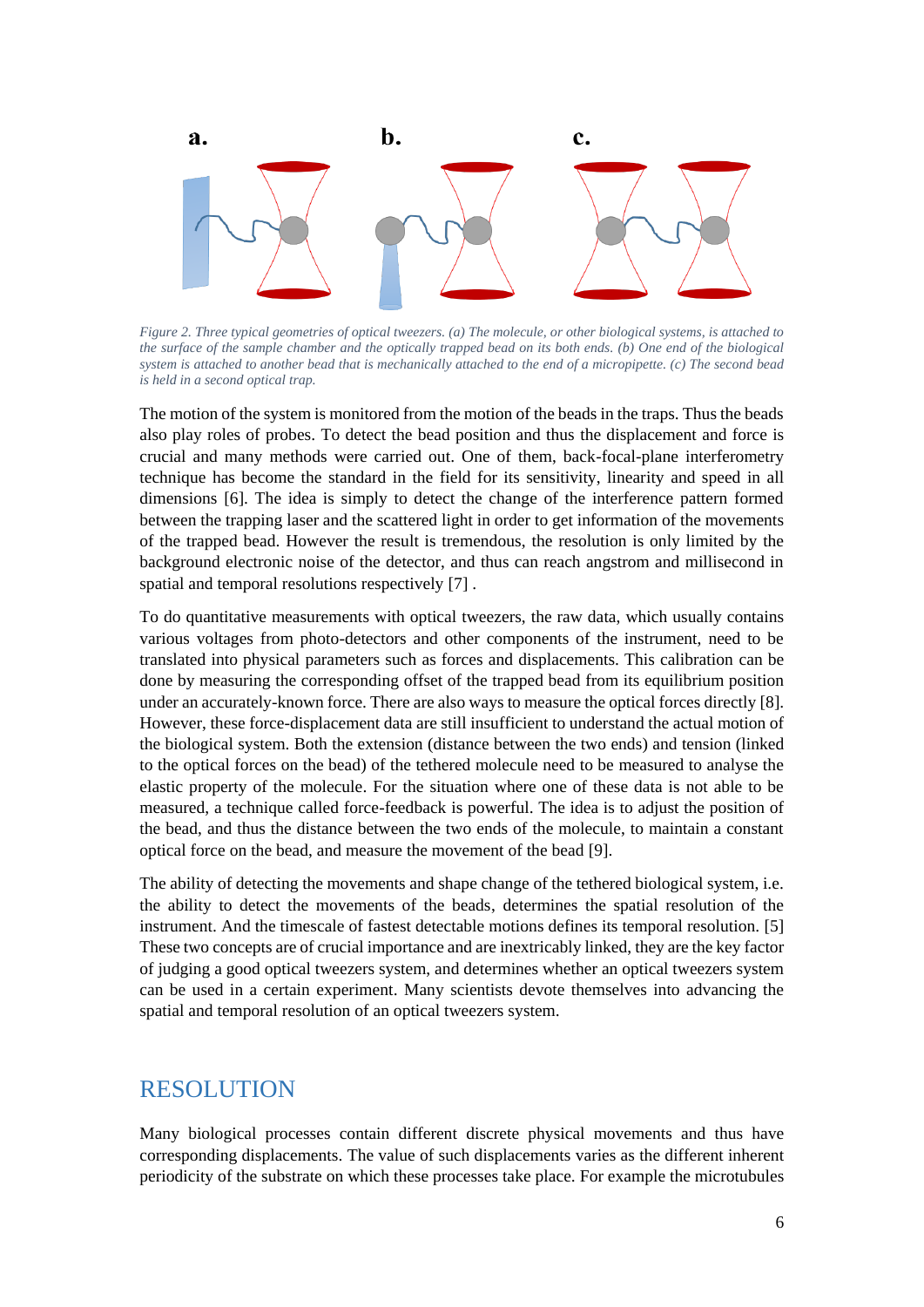have a periodicity of ~8 nm and the distance between adjacent base pairs in double-stranded DNA (dsDNA) is ~3.4 Å. To directly observe and measure these discrete displacements and deviations from this discreteness can reveal important details of these processes. The discrete steps makes it possible to measure the dwell times, the time spacing between these steps, and give their probability distribution. The dwell time distribution provides a statistical measure of the kinetics behind the processes and can give more information than the average rate of such steps [10]. The obstacle in front of the direct observation of such steps and dwell time distributions is the resolution. The advancement of high spatial and temporal resolution have allowed researches to study such steps and thus understand the physical change behind various biological processes.

#### <span id="page-6-0"></span>Spatial resolution

In an experiment the biological system is positioned at a balance of three forces: the trapping force applied by the laser, the tension inside the system itself, and random thermal fluctuations. An accurate measurement depends on reliable data of all these three forces, and noise which can cause an uncertainty in these measurements is responsible for dragging the spatial resolution to a lower level. Generally two types of noises are discussed: experimental or Brownian. The experimental noise arises from components of the instrument, while the Brownian one comes from the fundamental thermal instability [5]. Experimental noise is usually caused by drift and fluctuations of the sample stage, the micropipette, loose mechanical connections, or the fluctuation of the laser power. It can generate movements of the trapped beads and for the detector it is impossible to distinguish such movements from that generated by the biological system, which is the one we are interested in. Such problems can, and can only, be solved by developing better optical tweezers instruments [7]. On contrary, Brownian noises cannot be avoided by making better instruments. Thermal forces thus provides the fundamental limit to the spatial resolution.

Fortunately it is possible to estimate the influence of the Brownian forces and minimize it by tuning the experimental parameters. In practice removing the experimental noises as much as possible is the first task before the limiting of the Brownian noise starts to show its influence.

Experimental noise can be largely reduced by using a novel and stable optical tweezers system, which typically contains a component to isolate the system from the environment (will be discussed later). For a mechanically stable setup which does not have an isolation system, the experimental noise mainly comes from environmental factors. Temperature drift, mechanical and acoustic vibrations in the room, as well as background electronic noise, all can couple into the instrument and affect resolution [7]. The trick to remove these disturbance is usually just to monitor such disturbance and subtract it from the measurement data. A second laser which works as a probe is often involved for this purpose [11]. For the three cases in [Figure 2,](#page-5-1) a cross on the surface of the chamber [\(Figure 2a](#page-5-1)), a mark on the micropipette [\(Figure 2b](#page-5-1)), or a second bead [\(Figure 2c](#page-5-1)) can all play the role of the track point of this probing laser. The movements of these track points will be recorded and be cancelled out from the movement of the bead by an active feedback.

The effect of thermal forces on resolution can be minimized because it depends on several experimental variables such as bead size and tether stiffness. It is thus helpful to understand this dependence. The signal-to-noise ratio (SNR) is a dimensionless ratio of the strength of signal to that of the noise, in our case the strength corresponds to the displacement. SNR is widely used to give a quantitative estimate of the resolution.

For a single trap system in slow measurements the SNR can be given as [5]: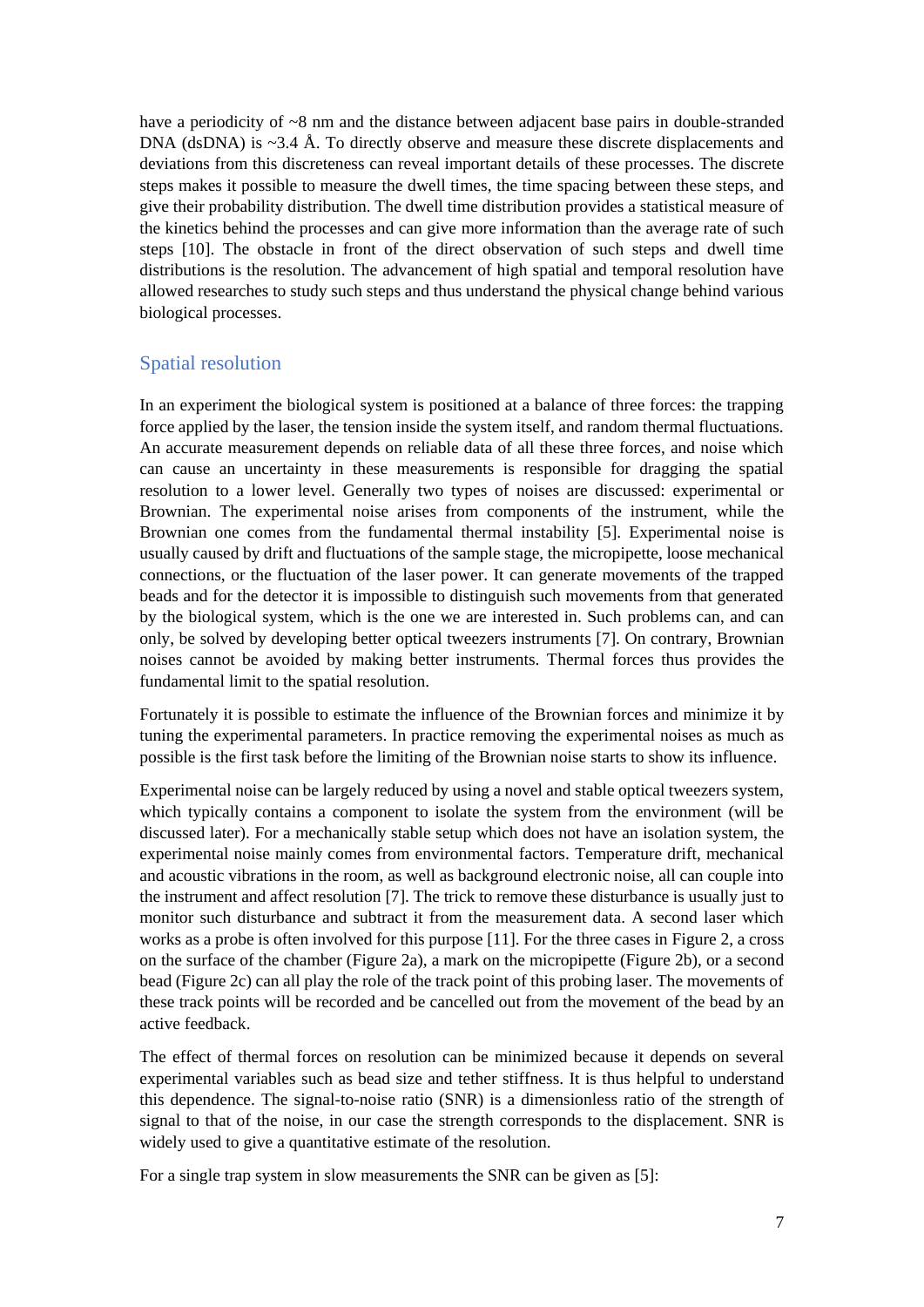$$
SNR \le \frac{\kappa_{tether} \Delta l}{\sqrt{4k_B T B \gamma}}
$$

where  $\kappa_{tether}$  is the stiffness of the biological tether, which is the slope of the force-extension curve of the tether at a given tension,  $\Delta l$  is the size of the displacement of the bead, T is the temperature,  $k_B$  is Boltzmann constant, B is the bandwidth of the measurement, and  $\gamma = 6\pi\eta r$ is the drag coefficient of the trapped bead.  $\eta$  is the viscosity of the medium, and  $r$  is the radius of the trapped bead [5]. The two sides of the equation are equal in perfect instruments without any experimental noise.

With this expression it is now possible to illustrate how different parameters influence the resolution. It is clear that the SNA is positively related to the tether stiffness and displacement, while negatively related to the temperature, the drag coefficient of the bead, or the measurement bandwidth. Among these factors the displacement is obtained through the measurement and cannot be adjusted forehand, and the temperature should be controlled in a small range due to the allowed temperature range of biological systems. Decreasing the bead size can reduce the drag coefficient and can in principle help. However, it is mechanically difficult to use very small beads and the bead size can affect the reliability through other parameters. For example by optimizing, instead of minimizing, the bead size the errors in force measurements can reach a minimum. An ideal size is approximately equal to the beam waist of the trapping laser [12]. A notable fact is there is no dependence in the equation on trap stiffness, despite the fact that beads in stiffer traps fluctuate less. It is because that the bead in stiffer traps are also less sensitive to the movements of the biological system, and the two effects cancel out [5].

Recent research gives 1 Å resolution in three dimensions over 100 s ( $\Delta f = 0.01 - 10$  Hz) using forward-scattered light in a geometry similar to [Figure 2a](#page-5-1). Using back-scattered light the same resolution can be achieved but in a higher bandwidth ( $\Delta f = 0.1 - 50$  Hz). By improving the rate of feedback even sub-Angstrom stabilities over 100 s ( $\sigma_x = 0.3 \text{ Å}$ ;  $\sigma_y = 0.2 \text{ Å}$ ;  $\sigma_z =$ 0.6 Å;  $\Delta f = 0.01 - 10$  Hz) can be observed [13].

For the dual trap geometry as shown in [Figure 2c](#page-5-1) a similar expression can be given. When the two beads are treated independently from each other the total noise will be increased by the existence of the second bead. However, in reality, the two beads are always tethered together and their behaviours influence each other and such correlation helps to reduce the effect of Brownian noise [14]. The idea is to divide the fluctuations of the beads into symmetric and antisymmetric regimes. Symmetric fluctuation influence the beads in the same direction and is thus irrelevant to the tension on the tether. Anti-symmetric fluctuations will stretch or compress the molecule and plays a role of limiting the spatial resolution. Thus by monitoring the motion of both beads simultaneously, it is possible to discard the noise caused by symmetric motion with a differential measurement, improving the resolution of the system [14]. The SNR equation for this differential fashion remains the same as before, only with  $\gamma$  replaced by  $\gamma_{eff}$  =  $\gamma_1 \gamma_2 / \gamma_1 + \gamma_2$ , where  $\gamma_1, \gamma_2$  are the drag coefficients of each of the beads [14]. Because  $\gamma_{eff}$  is smaller than either  $\gamma_1$  or  $\gamma_2$ , the second trap actually helps improve the spatial resolution.

#### <span id="page-7-0"></span>Temporal resolution

The temporal resolution of optical tweezers is determined by various limitations, such as the relaxation time, thermal noise and the dead time [15]. It can even be limited by the electronics when the sample rate exceeds the capability of the electronic system. Though this rarely happens.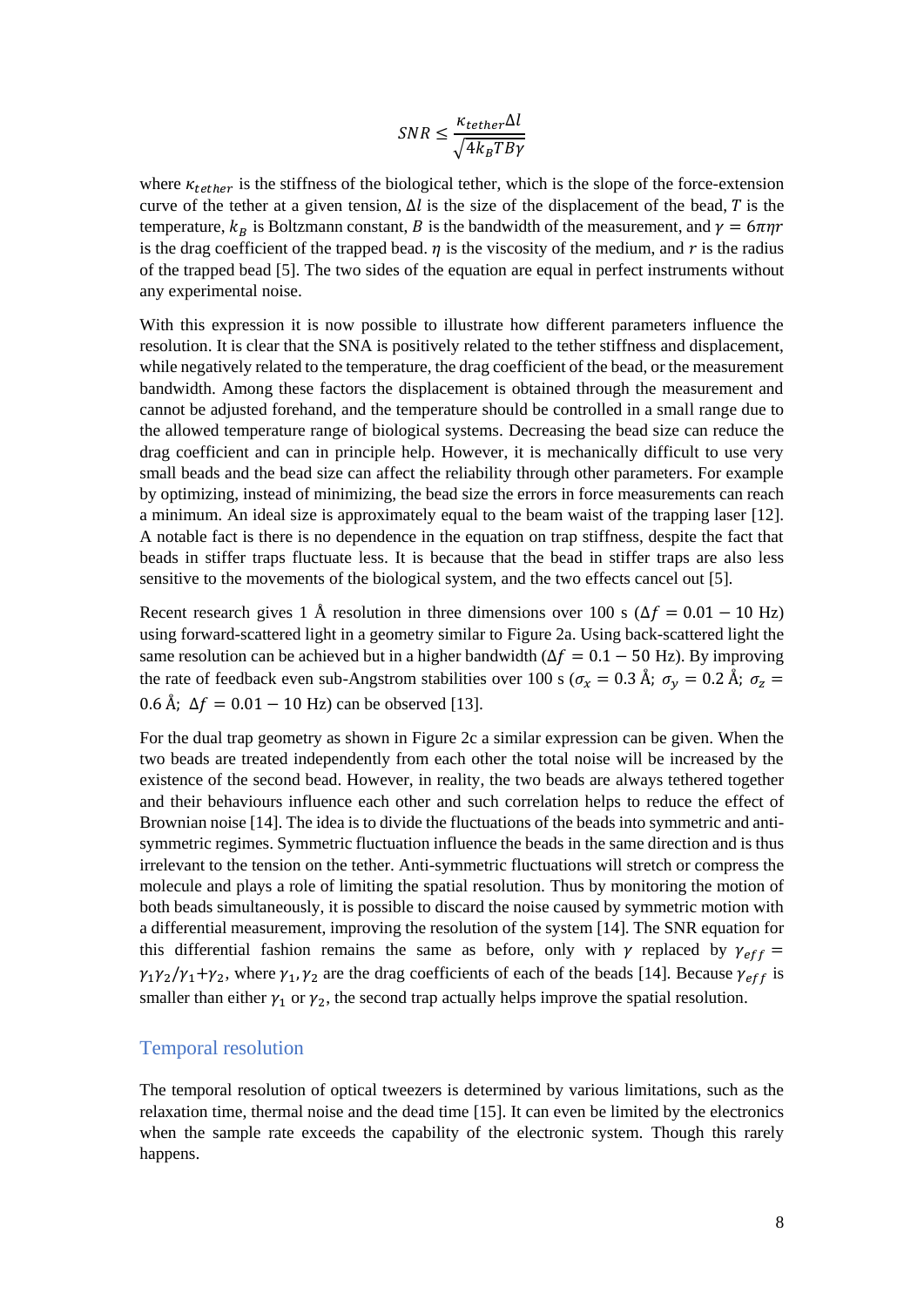The relaxation time of the system is defined as the time constant  $\tau = \gamma / \kappa$  of the exponential process of the system changing from one equilibrium to a new one after an external perturbation. Where  $\gamma$  is the viscous drag coefficient and  $\kappa$  is he stiffness of the system [16]. In an optical tweezers system the relaxation time is determined by the trap stiffness. A bead inside a trap with smaller stiffness moves faster and has shorter relaxation time. The relaxation time provides an intrinsic limitation to the temporal resolution because faster processes cannot be expressed by the movements of the beads and are thus invisible to the observers.

As for spatial resolution, thermal noise also plays a role for temporal resolution. Actually it provides an external limitation to the temporal resolution. As shown by the SNR expression, a large bandwidth, which means worse temporal resolution, helps improve the spatial resolution. A compromise between spatial and temporal resolution is required according to the goal of individual experiments, but usually the spatial resolution is the one that draws more attention.

Additional temporal limitations arise from the dead time, i.e. the lifetimes of some fast process such as weak molecular bonds or non-processive motors with short interaction lifetime. These processes usually have the duration of millisecond or sub-millisecond [15]. This limitation is also intrinsic.

#### <span id="page-8-0"></span>INSTRUMENTS

The typical components for an optical tweezers system are trapping laser, beam expansion and steering lenses, a high NA objective, a sample holder, and some means for observing the trapped sample [\(Figure 3\)](#page-9-2). Optical traps are often built from an inverted microscope, allowing the microscope providing imaging, trapping chamber manipulation, and objective focus functions. Additional elements such as position and force clamp systems would help to achieve more control than simply trapping and manually manipulating objects. Commercial optical tweezers systems with some limited capabilities are accessible. But they have fewer means of measurement. A home-built optical tweezers system is cheaper, more flexible and provides more control, but it costs much more time and consideration.

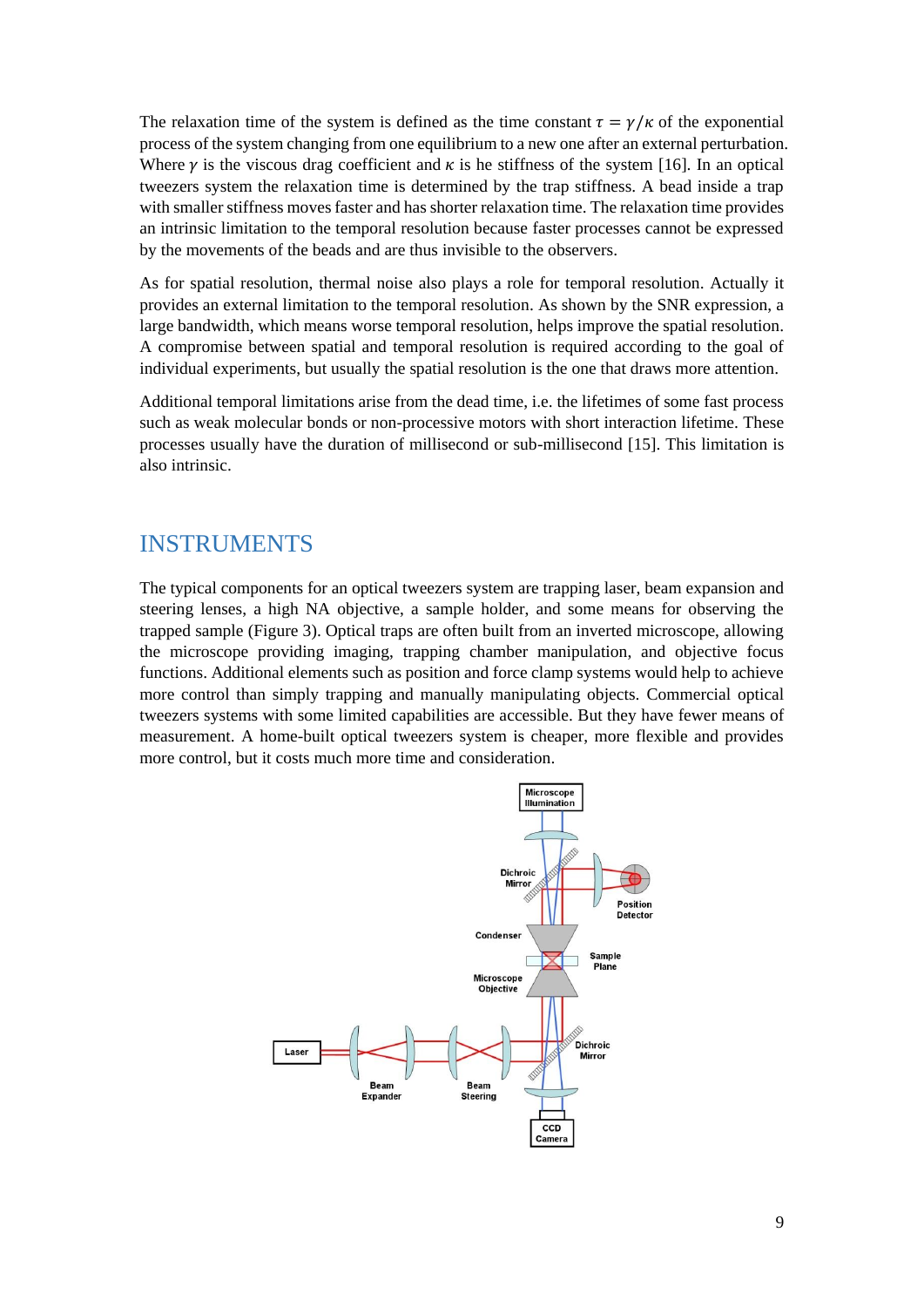<span id="page-9-2"></span>Figure 3. Experimental setup of an optical tweezers system. beam expander expends the laser beam to overfill the aperture of the objective. The beam steering lenses steer the position of the trap in the sample planetic mirror reflects the laser wavelength but transmits the illumination wavelength. also heam is focused by the objective to form the optical trap. The position detector is for back focal plane detection and the camera for imaging.

#### <span id="page-9-0"></span>Trapping laser

The key factors of a trapping laser are single mode output (typically Gaussian TEM mode) good pointing stability and low power fluctuations. Gaussian mode provides the smallest diameter of focused beam waist and veiled to the most efficientiap. Good pointing stability eliminates unexpected splacements of the trap position in the splane. And low power fluctuation gives few temporal variations in the optical trapSolutions for achieving a lower pointing instability usually increasube chance of amplitude fluctuations Both of them bring noises to the system. Many other tastsuch as the output power and the laser wavelength become the criteria of choosing a suitable trapping laser.

The trapping stiffness and the optical forces are determined by the **power of the rapping** laser at the sample ane Generally speang, maximum trapping forces on the order of 1 pN per 10 mW of power delivered to the specimen plane can be achieved with-**scale** beads [3]. For biological studies there are usually many restrictions of the available wather The light need to be able to go through the oelbther environmental medium, and not be absorbed by the proteins or water. This restricts the wavelength  $60-1200$  nm. The optical damage to the biological system and the heating effect to the uned and trapped particle ring more restrictions.Observations show a minimum damage for bacterial cellessoherichia coliat 970 and 830 nm<sup>1</sup> 71. The optical properties of the objective, mirrors and detectors at a certain wavelength are also important factors to be considered. The type of laser and its availability of providing a certain power at a certain wavelength are restrictions from the laser system, and actually often determines the wavelengths of lasers which casede

In practice the mostly often used laser neodymium: yttrium-luminium-garnet (Nd:YAG) laser and its close cousins, neodymium: yttrium -fluoride (Nd:YLF) and neodymium: yttrium-orthovanadate (Nd:YV $\Omega$ . These lasers operate in the nearained region at 1047, 1053, or 1064 nm, which ehave good regarding the strictions Diode pumped versions of these laserare mostly used because they are able to provide point (up to 10 W or even more) and very nice amplitude and pointing stability And due to its structure the heat generating part can be isolated from the trapping system. The main drawback is their high cost.

#### <span id="page-9-1"></span>**Microscope**

As mentioned beforend shown in Figure 3, inverted microscopes with some modifications are used for optical tweezer The modifications involve inserting two dichroic mirrors on both sides of the microscope, separating laser beam intuminating light guiding the beam to the objective and position detector respectively werted microscopes are often preferred because their flexible objective provides stable coupling of the trapping light. It is also easier to extend the microscop to other imaging toolsecause for these cameras the microscope is raight and helps get larger images of the trapped molecule. The mechanical structure of the microscope may bring experimental noise as was discussed before, thereforeefutetheire modificationssuch as using a single objective holder instead of ditating multi-objective holderor using a stable piezoelectric stagreeptional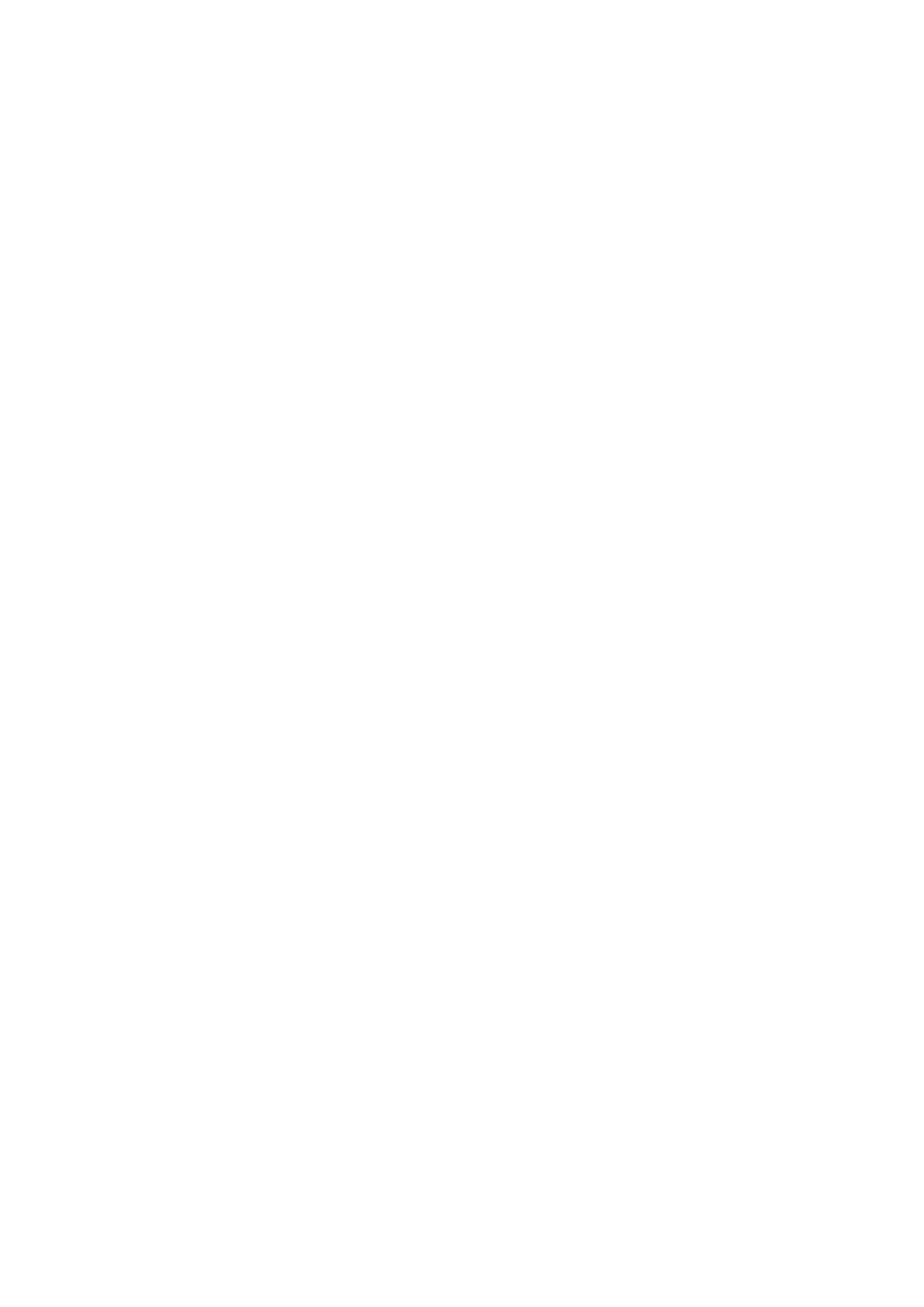#### <span id="page-10-0"></span>**Objective**

The efficiency of an optical system is defined as the ratio of stiffness over input power [3]. The stiffness depends on the NA of the objective lens, while the input power depends on the trapping laser and the transmittance of the objective. Therefore a nice chosen objective lens will largely improve the efficiency of the whole system. A commonly used NA range is 1.2-1.4 NA, such values are enough to produce a large intensity gradient for trapping. In addition to the NA of the lens, immersion medium in which the lenses and the trapped molecule are immersed into, is used to enlarge the NA. Water, oil or glycerol are all typical choices, but different mediums together with a reasonable working distance give different limits on the depth the bead can be trapped. However, the refractive index mismatch between the immersion medium and the trapping medium gives rise to spherical aberrations, which draws back the trap performance. The larger the mismatch is, the worse the trap is. Therefore for aqueous systems the water immersion medium is always used. A practical problem when considering transmittance is that the commercial microscope objectives are mostly made only for visible light. Which is not the wavelength used for trapping. As the trapping laser is in the infrared region, those lenses for infrared microscopy give better performance.

#### <span id="page-10-1"></span>Position detection

With the above components the optical tweezers system can already trap and operate particles and observe the change via cameras. However, without a position detecting element we can never obtain experimental data of the displacements and forces, thus are not able to study the biological process behind the conformational change. Unfortunately precise position detection and force calibration are currently only available for spherical objects [3]. This provides another reason to use dielectric microspheres as beads. The position detection methods discussed here are all designed for such beads.

**1. Video based position detection.** As shown in [Figure 3,](#page-9-2) a camera is always included in an optical tweezers system, and it is often sufficient for simple purposes. Biological processes can be directly observed via this detection, the size of the molecule and its movements can also be measured by calibrating the size of a pixel to the real spatial distance. The resolution depends on the number of pixels. The temporal resolution is limited by the video acquisition rates. For conventional cameras this rate is 25 to 120 Hz, and for specialized high speed camera the rate can reach or even exceed 25 MHz. But the availability of such high speed cameras is limited by the computer speed or memory capacity, and the required exposure time under certain illumination conditions which are suitable for biological systems.

**2. Imaging position detector.** A quadrant photodiode (QPD) is used in imaging position detectors. The trapped particle will be imaged on to the QPD, and the movements of the particle will be reflected in the movements of its image in x and y components. The four coupled diode detectors can then detect the x or y displacement by using differential calculations. To improve spatial resolution a large magnification is needed, however the intensity of the image will be reduced. This provides a limitation of temporal resolution.

**3. Laser based position detection.** Laser based position detection uses a single laser for both trapping and detecting, and it is now widely used in optical tweezers systems. The light scattered by the trapped particle is collected by a stable condenser and a dichroic mirror on the condenser side. There are in general two types of laser based position detections. One is the back-focal-plane interferometry, the other is based on polarization interferometry. Both of them require a very nice co-alignment of all components in the optical path.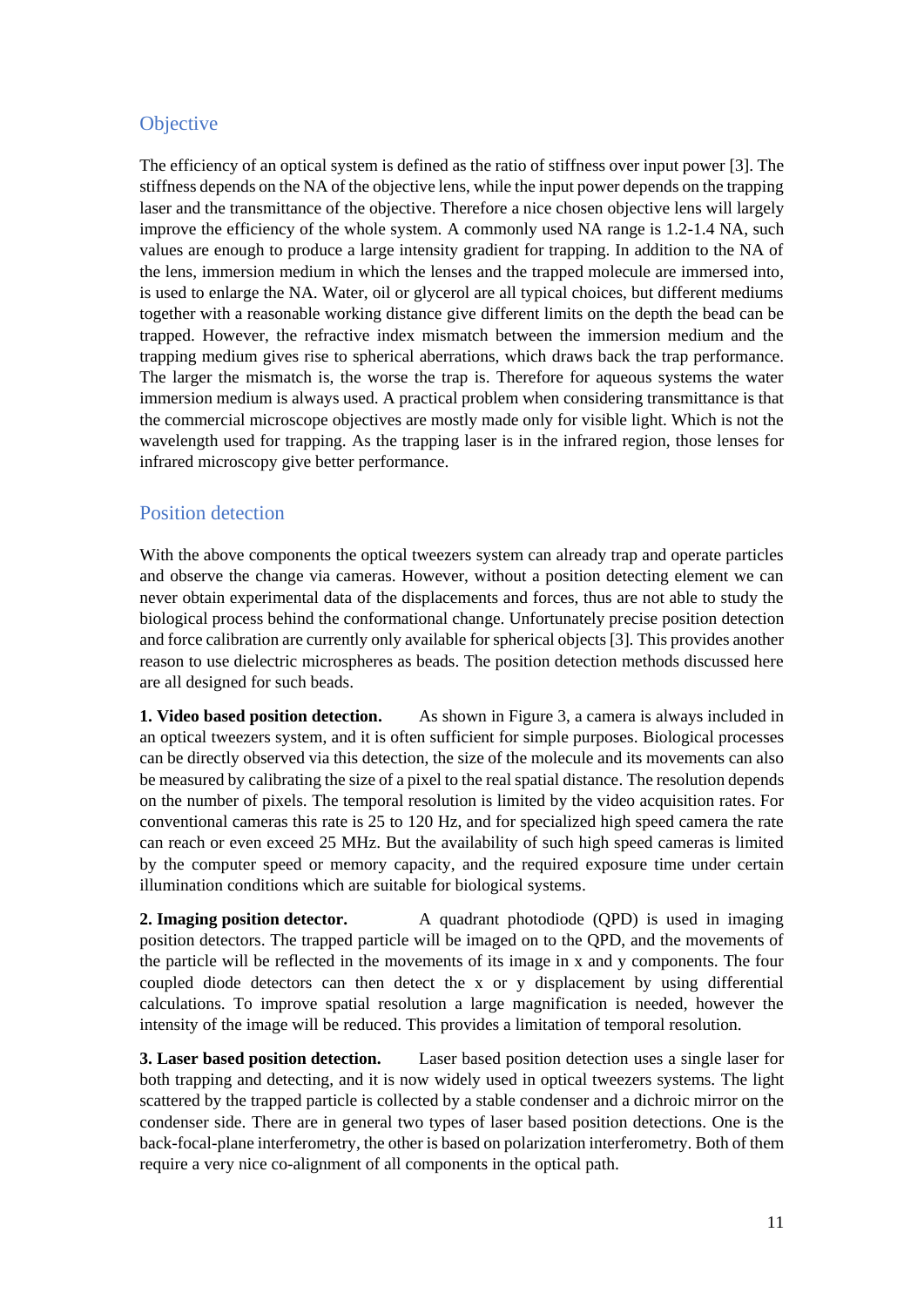As introduced before, the batt cal-plane interferometry depends on the interference between the scattered light and the uscattered lightA QPD is used for monitoring the change of the interference pattern during the movements of the trapped bead. Movements on both x and y directions can be precisely detected.

The polarization interferometry involves the using of two Wollaston prisms, one potitting the incoming plane wave laser beam into two spatially separated orthogonal polarized beams before the trap, another for recombining the two beams after the the trapped particle is deviated from its equilibrium position, it will bring the rent phase shift to the two beams, giving rise to a change of polarization states in the recombined beam. This change can be calibrated by using known displacements and can thus retenise displacement measure results. A shortcoming of this techniquis that it can only reflect movements in one dimension.

4. Axial position detection. A common drawback of the approaches discussed above is that all of them are only able to measure lateral displacement of objects within the sample plane, but not the axial motiont is sufficient for traditional optical tweezers applications. However now optical tweezers have seen much more application in various fields of studies and etecting axial motion becomes a must. A good method for this pose is to detect the total laser intensity in the back focal plane of the condenserate chnique utilizes the property that  $\text{base}$  beam will gain a phase shift  $\text{One}$   $\text{Area}$  and  $\text{Area}$  through the focus, known as the Gouy phase. While the twhich is scattered and did not pass through the focus ZRQ¶W KDYH WKLV SKDVH FKDQJH EXW D SKDVH FKDQJH JDI the scattering particle. Thus the field interferencopattern contains information of the axial position of the bead nd makes it possible for axial position detection. The drawback of this technique is that this axial information may couple to lateral information, and bring uncertainty of both measurements. And unlike for lateral position detectionax the position detection is inversely proportional to the NA of the detector. A compromise must be made if the same detector is used for both lateral and axial detections.

#### <span id="page-11-0"></span>Dynamic control

In real measurements a dynamic control over the tipo and stiffness of the trap is needed. Then we can achieve real time control of the forces applied on the trapped particle, and provide mechanical conditions suitable for the biological systems to be studied. Moreover, if the relaxation time of the rocesses are slower than the reaction time of the dynamic control, one trapped laser can be shared with multiple traps in the same experiment.

Scanning mirrors acoust coptic deflectors (AOD) and electroptic deflectors (EOD) are the three mostly used damic control techniques Scanning mirror uses a mirror on a fast mechanical component to scan the trapping laser to the wanted direction. AOD uses an acousto optic crystal which diffracts light into different orders at different angles, the diffractide ang can be adjusted by an acoustic signal. EOD is similar to an AOD but the controlling signal is electrical. These technique ork under different principles and are controlled by different signals, but they can all deflect the input light to a certain earn of a short switching time.

#### <span id="page-11-1"></span>Piezoelectric stage

Piezoelectric(PZ) stage technique provides an easy way to achieve stable, linear, reproducible, precise positioningin three dimensionsThe stage can move precisely in a certain direction under a contriding electrical signal. The integration of a feedback loop badjust the position precisely in real time and reduce unwanted drifts largely. Since the position is the key parameter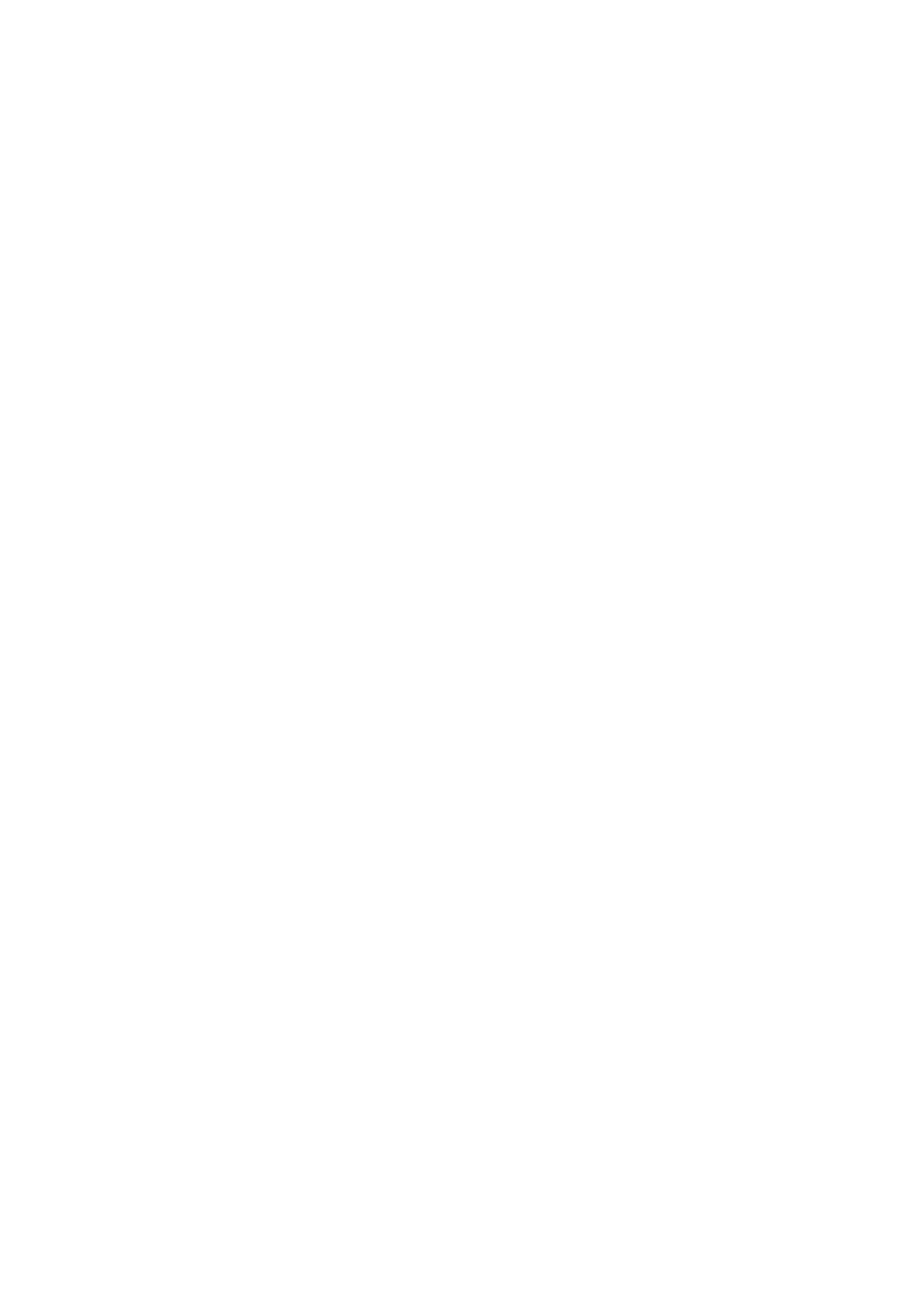of an optical tweezers experiment and PZ stages can adjust positions fast and precisely, it has brought numerous difference to various aspects of optical tweezers systems. For example they allow precise, three-dimensional control and detection of the trap position. They allow fast, reproducible and precise calibration of position, force and interferometry pattern. They also allow to apply a constant force or constant displacement beyond the limitation of other components. The drawbacks of PZ stages are the high cost and the relatively (compare to AODs or EODs) slow communication with the stage controller.

#### <span id="page-12-0"></span>Environmental isolation

As discussed in the resolution part, many environmental factors, such as temperature, acoustic noise, mechanical vibrations and air fluctuation will all influence the measurements of the optical tweezers. Various things are done to isolate the system from these unwanted external noises. For example air tables are used to offer mechanical isolation, enclosing all free space optics will reduce air currents, housing the system in an environment with lower index of refraction can lower the effect of possible fluctuation, reducing the length difference of optical paths in an multi-trap system can result in a same deviation in all beams and producing no difference for the trapped beads, taking away power supplies and heat sources helps to reduce thermal and acoustic noise, and adopting acoustic isolated and temperature controlled experimental rooms can provide a stable macro environment.

## <span id="page-12-1"></span>NOVEL TECHNIQUES AND APPLICATIONS

To study biological processes with optical tweezers the conventional single-trap or dual-trap optical tweezers systems begin to show their limitations. First of all, the motion of the molecules or molecular motors is complicated and in three dimensions. While as mentioned before, for all the position detection methods the lateral and axial motion cannot be measured with high resolutions simultaneously. Moreover, the motion may be accompanied by some conformational changes within the protein. Which cannot be understood simply by detecting force and displacement. Furthermore, inside the cell, molecular motors do not work separately but are part of larger and more complex structures which has tight coordination between its components. A single- or dual-trap optical tweezers may not be sufficient to observe all the motions at the same time. Therefore traditional optical tweezers will be poorly suited to study a phenomenon involving any if these complicity, new manipulations and measurement capabilities need to be integrated to the system, forming various hybrid or novel optical tweezers approaches.

Such novel technique integration includes new mechanisms of attaching molecules to surfaces or beads, applying torque to gain information on more degrees of freedom, multi-trap optical tweezers for simultaneous study of more than one molecules, microfluidics and fluorescence, STED microscopy, etc. This section will give examples of how a traditional optical tweezers and these novel techniques work in real biological studies. Most of these studies relate to the mechanical properties of DNA and the protein-DNA interaction mechanisms.

#### <span id="page-12-2"></span>Stretching and unzipping DNA with traditional optical tweezers

In its relaxed mode DNA molecules are in worm-like shapes and occupy little space. However they can be stretched into tens of microns length. The elastic property stands central of its mechanical properties, and thus plays important roles in its cellular functions, including folding,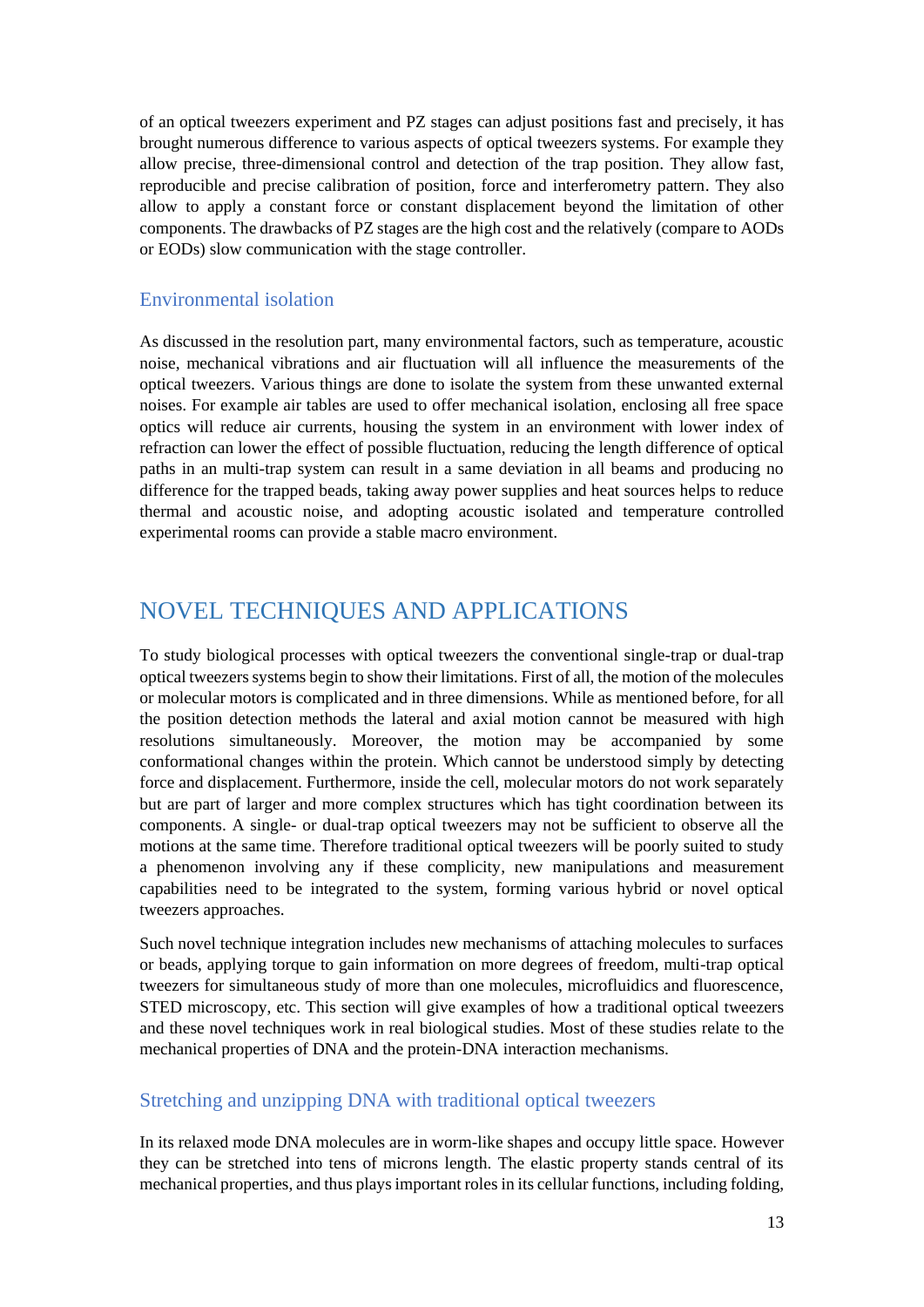packaging, regulation, recombination, replication and transcription. The elastic stiffness of  $DNA$  can be characterized by its contour length under zero tension  $L<sub>0</sub>$ , the persistence length  $L_P$ , and the elastic modulus  $K_O$ .

Wang et al. have published a method of obtaining these parameters of DNA molecules using traditional single-trap optical tweezers [18]. The experiment is done in a regime similar to [Figure 2a](#page-5-1), the DNA molecule is tethered between a polystyrene bead  $(-520 \text{ nm})$  and the surface of a microscope cover-glass. The trapping laser is the first order diffracted Nd:YLF light (1047 nm) from an AOD. The AOD is used for modulating the laser intensity and to isolate the power source from the trapping system. The same laser is also used for position detection. A feedback circuit is added to the system to control the AOD to provide clamps.

In the experiment the bead is held in the trap while the PZ stage moves. When the DNA tether is stretched, the bead starts to be pulled away from the equilibrium point and the restoring force starts to increase. When the bead moves to a clamp position the feedback circuit is activated and controls the AOD to give higher laser intensity to hold the bead in a constant position. When the DNA continues to be stretched, the bead stay still and the force measurement is done by the laser intensity. This experiment allows rapid determination of the force-displacement relation [18]. Experimental data are fitted with entropic elasticity theories based on worm-like chain models. Results of Wang's experiment gives a persistence length  $L_P$  of  $\sim$ 47 nm in a buffer containing 10 mM Na<sup>+</sup>. The buffer solution has certain influence on the elastic properties of the molecules, L<sub>P</sub> will be reduced to ~40 nm at the present of multivalent cations such as  $Mg^{2+}$  or spermidine  $3+$ . The elastic modulus is shown of  $\sim$ 1100 pN by an elasticity theory which fits the experimental results perfectly [18].

This experiment provides an example of the application of a conventional single trap optical tweezers system in the study of DNA mechanical properties, proving the ability of measuring nanosclae forces and displacements of such a simple optical trap. Another example of single trap optical tweezers used in DNA studies is unzipping DNA [19], which was done with a similar geometry of optical tweezers.

The difficulty sits in the unzipping of DNAs is that the separation of the two strands ( $\sim 2$  nm) is too small for a bead which is suitable for trapping. Therefore a special DNA construction was designed for the purpose of this experiment. Additional linker arms are attached to both strands of the DNA to form a  $\lambda$  shape. The length of the DNA is ~16 µm, and the lengths of the linker arms are  $\sim$  2.5 µm length each. Also in a regime similar to [Figure 2a](#page-5-1), one of the two linker arms is connected to a silica bead which is trapped with Nd:YAG laser (1064 nm), and the other is attached to a cover-glass on a PZ stage. As the PZ stage moves, the arm attached to it moves further from another arm, the DNA is then unzipped. Forces and displacements were recorded [19].

Results show the forces in different stages of the unzipping process. The force remains zero before the two arms are totally stretched, and then it starts to rise rapidly. The force stops to rapidly rise at 10-15 pN, this is when the mechanical unzipping starts. The force then exhibits a very rapid variation with an amplitude of  $\sim$ 10%, this is due to the differences in the pairing and stacking energies among the different basepairs, and thus reflects the sequence of the DNA molecule [19].

#### <span id="page-13-0"></span>High-force optical tweezers using gold-thiol chemistry

The above examples and some other studies, such as characterizing molecular motors, unfolding protein, rupturing protein-ligand bonds, make use of the trapping force to stretch and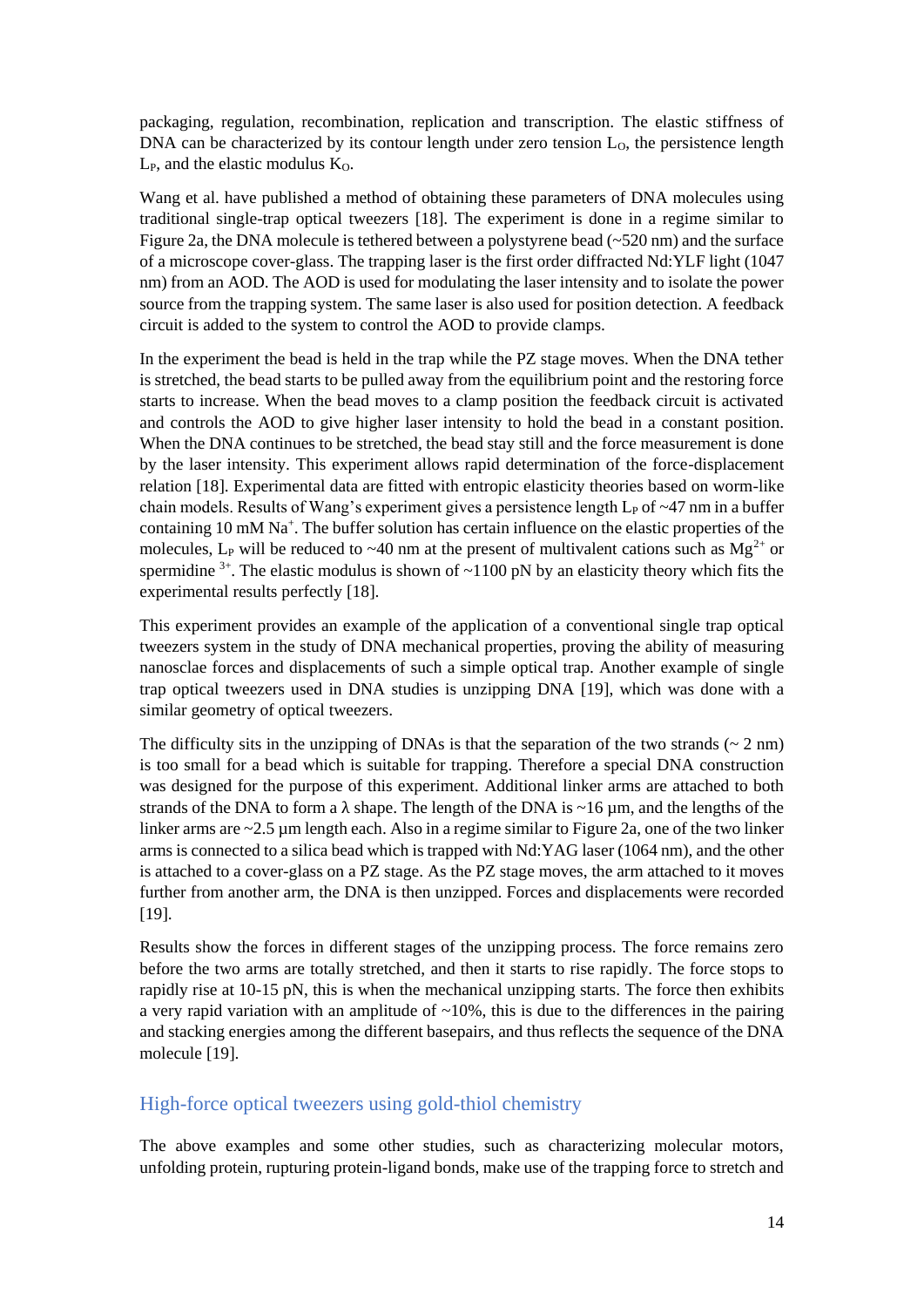pull DNA molecules. The range of such force is typically  $0.01 \text{ mV}$   $\text{mO}$ . These experiments use a similar experimental apparatuiquite 2a) which requires a surface (coverglass) that biomolecules can couple the properties of the surface can thus influence the experimental result. A good surface which can maintain the biological activity of the attached molecule and can minimize unwanted sticking will provide an insurance of the experimental resultGold-thiol chemistryis used to provide better surface and a stronger attachment~1.4 nN)[20]. It was not widely used in previous researches because the gold can be ablated by the trapping lasealik et al. used an array of gold n posts with radius fabout 50-250 nm, leight of about 20 nm to minimize the contact of gold surface with **[20 &** rln their experiment the posts separate from each other at 8 and order to stably anchor the NA to the nanoposts,three repetitions of dithiol phosphoramidite (DTPA) UH XVHG DV WKH  $3JO$ Another end of the DNA molecule is attached to the bead held in an optical trap NA molecule with the DTPA linkers are incubated immately after the nanoposts are deposited, and then the surface is passivated with methoxy ethylene glycol thiol (mPEGSH) to makeit excellently nonstick [20].

In the experiment two lasers were used, a high power ordent 40 at focus) for trapping, a low power one (250 W) for measuring bead position using baokal-plane detectionA simple way to verify that only one DNA molecule is being studied is to check if the fitted persistence length is around 50, not ich is a characteristic figure, also proved in the previous example In their experiment a persistence length 44.6 nmis obtained at moderate force  $(< 10 \text{ pN})$ .

The high forces ( $> 100$  pN), and thus highter power (400 mWare used in studies such as overstetching DNA DNA undergoes a special ructural transition at  $~65$  pN in which its extension increases to 1.7 times of the length under a small force increase pN)[21]. This is another characteristic property and can be used to prove whether a single DNA molecule is under stretching7KLV WUDQVLWLRQ LV DOVR REVHUYHG LQ 3DLN¶V designed to overstretch the DNA molecule till a high force  $(-100)$  however the binding betweenthe bead and the DNA molecule failed unfortunately stopped the experiment

Though failed, the experiment is sufficient to show the strong binding effect brought by the gold-thiol chemistry, at least stronger than timeding between the bead and the DNA molecule. It might be possible to use gold naporticles that have been passivated from laser ablation as beads to achieve a stronger bead A connection.

#### <span id="page-14-0"></span>Torque applied with optical tweezers and DNA under torsion

We have discussed examples stretching DNA molecules in one direction and it is already good enough to show many intrinsic properties of DNA molecules. It is also possible to apply such translation operation in all three dimensions. However, a three dimet translation movement is not all that happens in nature. People have devoted many efforts to use optical tweezers to measure additional degrees of freedom, for example rotations.

Rotatingbiological structures and mearing the associated torque with aptical tweezers apparatus will bring extra information of the tethered moleculastick et al. provided a smart way to do this. Again using the apparatus simila Figure 2a, they attached one end of the dsDNA molecule to flat surface, and another end to a bead made from paramagnetic material. This magnetic bead can rotate while a rotating external field is apples Since the other end of the molecules not able to tate along, the DNA molecule will be under torsion became supercoiled.The authors then determined how the elasticity depended on the Rest ats show that for slightlytwists  $\left($  < 1% change in linking number the contractility of the DNA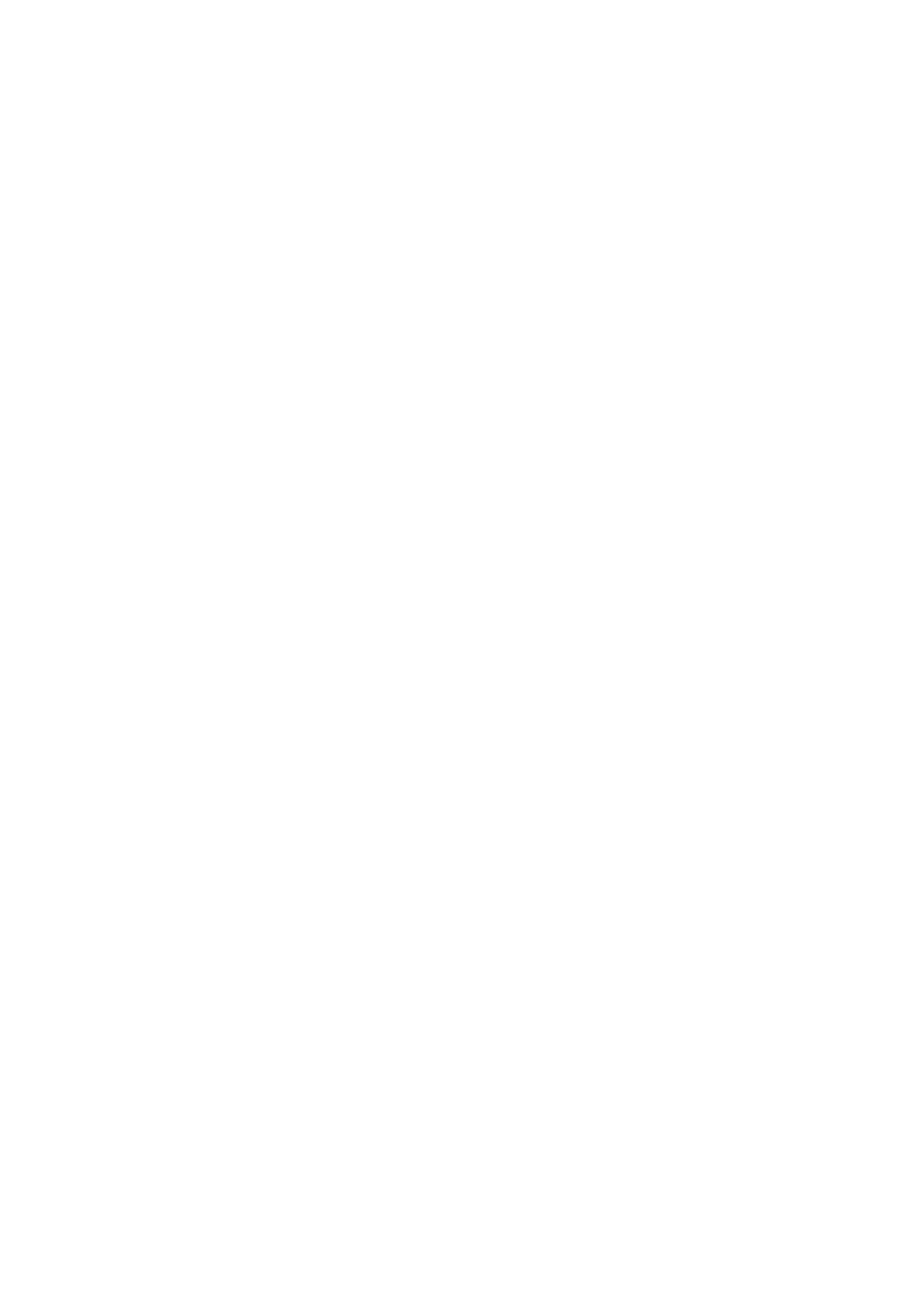molecule will increase, regardless of the direction of the twist. Such an effect is predictable from a rod model that the rod will minimize the torsional energy by forming spring-like structures [23]. Stretching the rod will lead to extra tension in the molecule. The tension reaches a critical value of ~0.5 pN and then stops to grow. The DNA strands now separates to dissipate this energy. This is consistent with theoretical reports [24] that negatively supercoiled DNA cannot change its twist by more than approximately 1%. Molecules with large positive linking numbers display a different force plateau at a higher critical force of around 3 pN [25].

There are of course other techniques to demonstrate for rotating microscopic particles. In a geometry of [Figure 2b](#page-5-1), the rotation of the micropipette (left bead, with the rotation axis on the direction of connecting the two beads) allows the addition of torque to a single molecule of DNA [26]. Particles with irregular shape can be rotated by azimuthally asymmetric beams or combinations of beams [27]. Polarized light can apply torque to birefringent crystals such as calcite or quartz particles [28]. Rotation provides an extra degree of freedom and therefore a clearer means to illustrate many biological behaviours. The integration of torque control broadened the application of optical tweezers systems.

#### <span id="page-15-0"></span>Quad-trap optical tweezers and condensation of bacterial chromosome

All the experiments that have been discussed so far focused on the mechanical properties of DNA molecules. The approaches that were used all involved manipulations of a single DNA molecule and the experimental setups were all as simple as [Figure 2a](#page-5-1). However, this is not sufficient for more complex studies. Some processes, for example the condensation of the bacterial chromosome, involves interactions between many DNA and protein molecules. One of these proteins is the nucleoid structuring protein H-NS. It is a dimeric protein that can bind to two DNA segments simultaneously but independently. Dame et al. developed a quad-trap optical tweezers technique to manipulate two DNA molecules at the same time and allows the observation of how these H-NS proteins bind to DNA molecules, in order to understand their role in the condensation process [29]. As illustrated in [Figure 4,](#page-16-1) the four traps are formed by splitting a single laser into two polarization states, using one of them to form one of the optical traps, and then time sharing the other one with an AOD to form the other three traps [29]. A requirement of successful time sharing is a high scan rate. The laser has to return to a trap before the bead in this diffuse away, typically on the order of tens of milliseconds.

For simplicity, the force was only detected in the single trap that is not time shared [\(Figure 4b](#page-16-1)). Results show that for DNA strands which are already overlapped, H-NS can form a bridge between. But the bridge will not form if a single strand is covered with H-NS and then another strand is brought together. The results also implies that the H-NS proteins bridges DNA segments which are closely together and thus condenses the chromosome. With the same setup the authors also measured the unzipping force of such a DNA-protein-DNA bridge. Due to the high resolution of their apparatus, they have seen steps of this unzipping process. These researches can never be done with a single- or dual- trap system.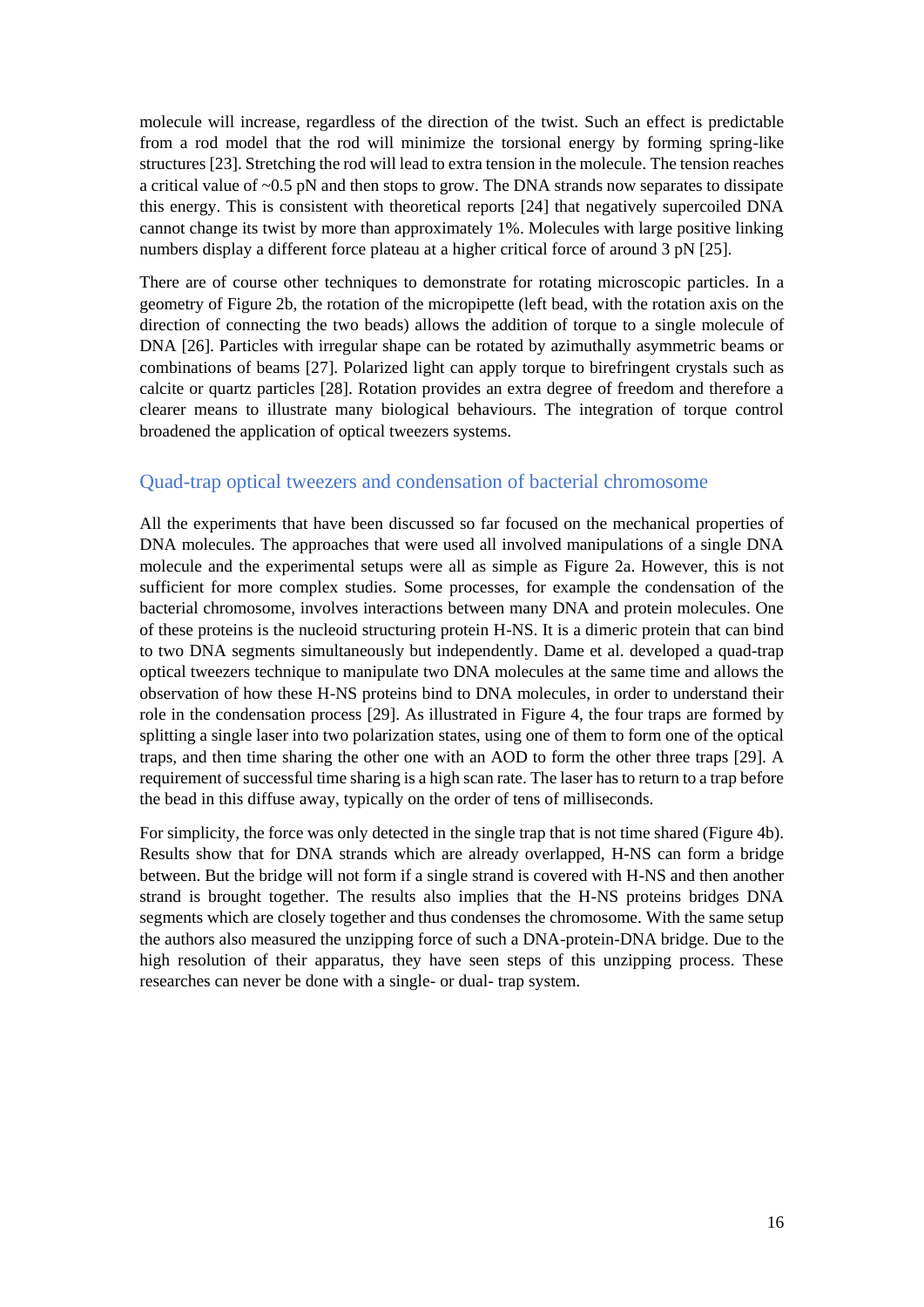

<span id="page-16-1"></span>*Figure 4. Quad-trap optical tweezers. (a) Sketch of the quad trap system manipulating two DNA molecules, with a H-NS bridge between the molecules. The blue and red traps represent different polarizations, and the blue one is used for position detecting. (b) The setup of the quad-trap system. The incident laser is split into two polarized beams through a polarizing beam splitter (PBS). One of them (red) is rapidly shared between three traps by an AOD. Another one (blue) is not shared and projected onto a position detector (PD) after the trapping system. The four traps are formed on the sample plane (SP).*

#### <span id="page-16-0"></span>Optical tweezers in protein-DNA interaction studies

Protein-DNA interaction is a concept that contains much more aspects than a DNA-H-NS-DNA bridge. A huge number of studies were done in various regimes of protein-DNA interactions and with various novel techniques. Microfluidics and fluorescence microscopy are popular companions of optical tweezers when studying protein-DNA mechanics.

Microfluidic flow cells can provide precise temporal and spatial control of the chemical environment of the molecule. It uses channels to separate different environments for different manipulations. It can be categorized by the number of channels, the material for the structure, and the fluid delivery system [30]. Single-molecule fluorescence microscopy provides a tool to observe the location and dynamics of labelled bio-molecules directly. It can even provide information of chemical reactions and conformational changes of the observed molecule [31]. To generate fluorescence the molecules need to be illuminated with excitation light. There are three ways of illumination: epi-illumination where the entire sample plane is illuminated, confocal illumination where only a selected small area is illuminated by a focused beam, or total internal reflection where an evanescent wave is used to excite a small region near the surface of the sample slide [32].

Various researches have been done by combining optical trapping, fluorescence microscopy and microfluidics. The first example here is the sequential isolation and visualization of a single DNA molecule using YOYO-1 dye. A multi-channel microfluidic flow cell is the crucial equipment in this experiment, different steps are done in different channels. Before the experiment the cell should be prepared with components suitable for each step into corresponding channels. The laminar flow ensures that the components in different channels won't mix with each other. The first step, done in the first channel, is trapping the beads. Two beads which were already in the first channel are trapped automatically soon after the laser is turned on. Then the two beads will be moved to the second channel to be connected with DNA molecules which are prepared in this channel. Whether the movement of one bead can influence another bead can be a criteria to judge if a DNA molecule is caught. If so, the molecule can be brought into the third channel, the buffer channel. The force-extension measurement is done in this channel, whether the stretching behaviour show any of the two characteristic elastic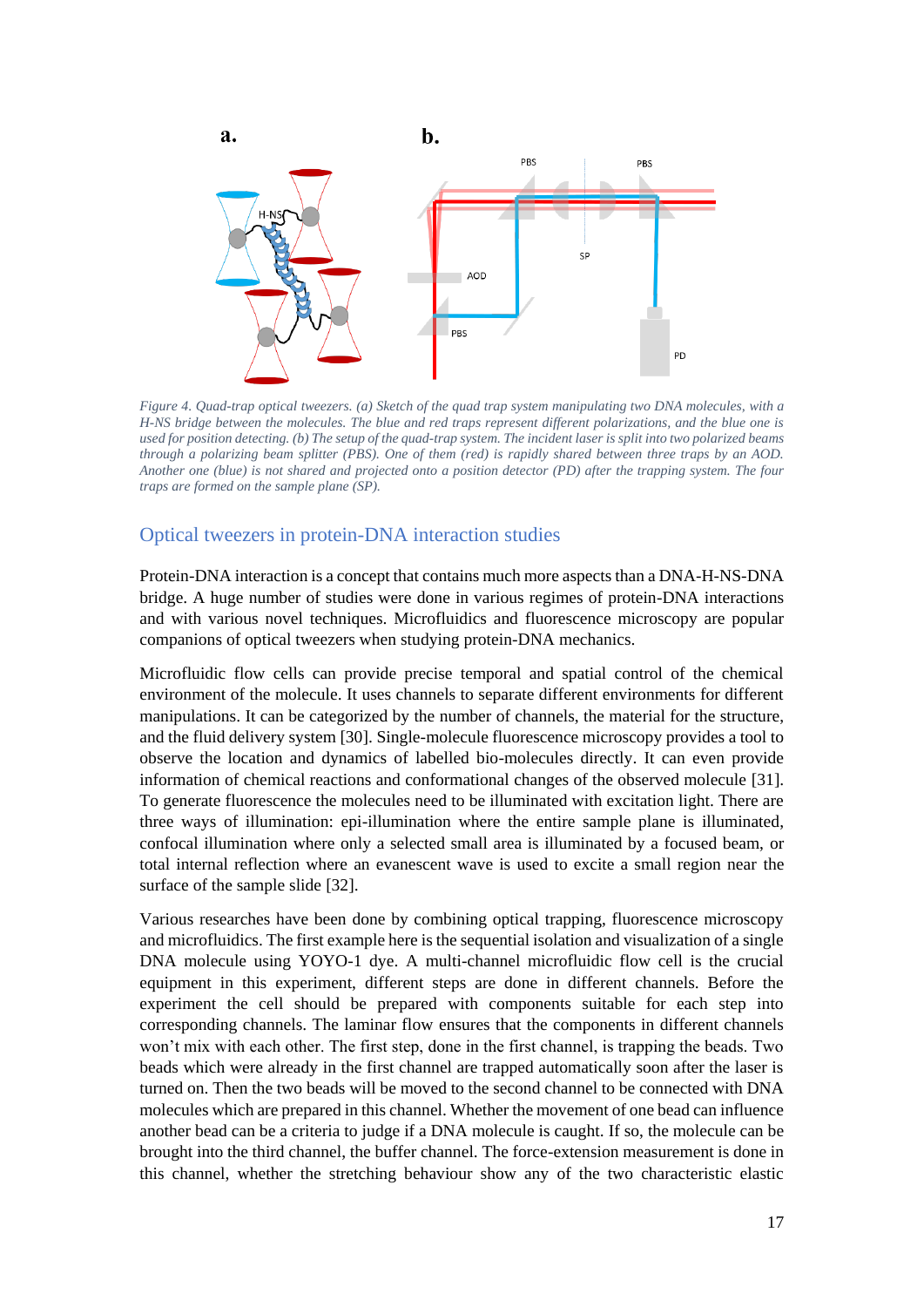properties mentioned in the gold-thiol example can tell if only one DNA molecule is caught. Then in the fourth channel the DNA is incubated with the YOYO-1 dye. In the experiment the DNA is bathed in a solution containing 20 nM YOYO-1, 10 mM Tris-HCl and 50 mM NaCl for 5-10 s. Then under the illumination of 473 nm excitation light in the epi-illumination mode the bright fluorescence signal of the dye can be observed [33].

Another example that makes the DNA-protein interaction visible is the binding of fluorescently labelled Rad51 to dsDNA. Rad51 protein helps repair DNA double strand breaks and is thus a very important protein to maintain the DNA integrity. It can form nucleoprotein filaments on both ssDNA and dsDNA. In the experiment the Alexa Fluor 555 is used to label the Rad51 protein. Before the experiment all the label work were done and the DNAs already carries the labelled Rad51 filaments. At the beginning of the experiment, similar as the previous example, two beads are trapped and a DNA molecule is caught in the first three channels. Then in the buffer channel the illumination light of 532 nm is turned on and the fluorescence images can be observed. The force can also be measured at this step. Next the beads start to separate from each other and a tension will be applied on the DNA molecule. The fluorescence of this experiment exhibits an alternation of dark and bright regions, this shows the conformation of the protein filament on the DNA. Together with the force-extension relation of this complex it is possible to find how the protein filaments form and bind to DNAs [34].

The next example is an extension of such combinations, it dedicates in improving resolution. Heller et al. provide a method of observing and measuring the mechanism of individual protein binding to a densely covered DNA. The approach combines optical tweezers with multicolour confocal and stimulated emission depletion fluorescence microscopy (STED, a process that provides super-high resolution by selectively deactivating fluorophores to enhance the imaging in that area [35]) and provides high spatial and temporal resolutions (50 nm, 50 ms) [36]. As shown in [Figure 5,](#page-18-1) the experiment is done in a dual-trap regime and both beads are included for force measurement. The DNA tethered between the beads is stretched so that the confocal excitation and STED beam which has to scan along DNA is only needed to move in one direction. The scan rate is limited by a tip-tilt PZ stage at 200 Hz.

A STED nanoscopy experiment is done using this setup. Unlike normal confocal illumination methods, STED can provide with focal-intensity distribution that features a 1D central line of nearly zero intensity. Theoretically, since the DNA molecule, the target object being detected, and the line-shape STED focus, the detecting tool, are both one dimensional, it is possible to achieve a zero dimensional detecting point which can return information with infinite spatial resolution. However due to the finite size of actual molecule and focus shape, this can never happen. But the resolution can be enhanced by minimizing the width of the overlapped area of these two, it can be done by orienting the central line perpendicular to the DNA molecule. At the STED power of 26 mW, the resolution of  $\sim$ 50 nm was obtained, which is comparable to the persistence length of a single DNA molecule, much better than normal confocal imaging (sixfold enhancement).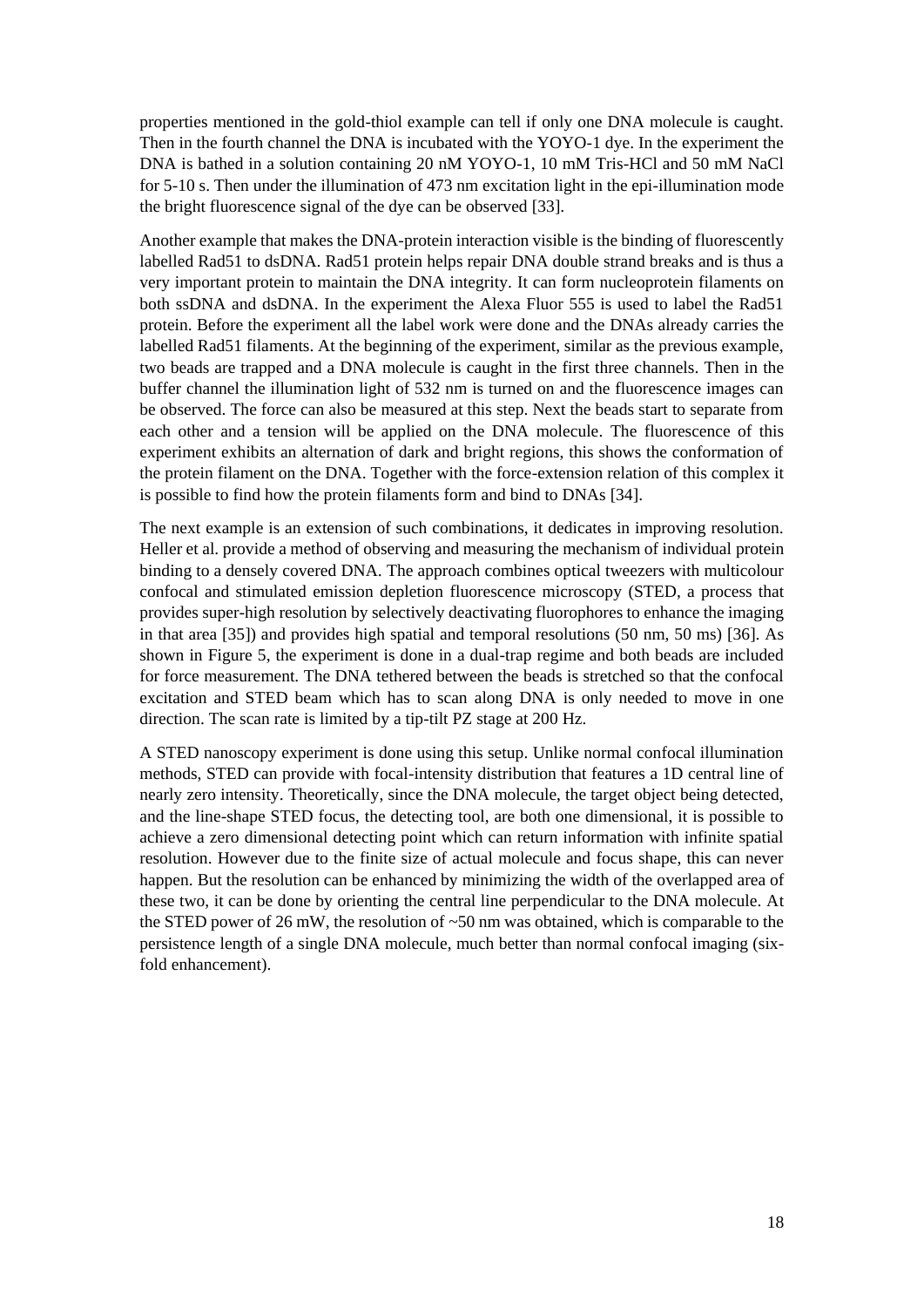

<span id="page-18-1"></span>*Figure 5. Experimental layout of a STED nanoscopy in protein-DNA study. A dual-trap regime is adopted. A DNA molecule is tethered between the beads trapped in the two optical traps (red). An excitation (EXC) beam (and superimposed STED beam) can scan over the DNA and is shown in blue [36].*

An example experiment showing the advantage of this technique is the study of DNA-binding dynamics of the human mitochondrial transcription factor TFAM labelled with ATTO 647N. A real-time observation of how individual TFAM-ATTO 647N molecule bind to DNA in a low concentration (up to  $\sim$ 100 nM TFAM-ATTO 647N) solution is achievable with normal confocal fluorescence microscopy. After binding the TFAM-ATTO 647N will diffuse on the stretched DNA. However, when the protein density is high, for resolving individual protein or its trajectories, normal confocal fluorescence microscopy shows its limitation. Fortunately STED makes it possible. The super-high resolution of STED allows individual protein to be tracked, even at high protein density. It can also provide statistics for large amount of particles and allows studies on a protein-crowded DNA. The result in this experiment show that the TFAM molecules diffuse rapidly and will oligomerize after collision with other TFAM molecules. The result of such oligomerization is that a crowded DNA exhibits a lower diffusion constant D than a sparsely covered DNA [36].

These examples demonstrate how optical tweezers is used in associate with other methods to study the protein-DNA interactions. For this purpose the optical tweezers system is indeed used as "tweezers" which can catch and hold the DNA molecule, making it easier for other techniques, rather than a tool for precise displacement and force detection as in previous examples.

## <span id="page-18-0"></span>CONCLUSIONS AND PERSPECTIVES

It has been four decades since Ashkin and co-workers first invented the single beam, gradient force optical trap technique. Researches have witnessed tremendous improvement and new applications of this useful technique. People have been searching for a comprehensive understanding of conformational changes of proteins and DNAs in smallest spatial and fastest temporal scales and have been pushing the resolution of optical tweezers to a new height. Now it is possible to directly observe many of these movements in a single molecule level. By observing DNAs and proteins in angstrom level people have been able to understand various processes that happens inside a cell, such as enzyme catalysis, cell signalling, and ion channel gating. However, there is never an end in improving the resolutions. Remaining low experimental noise for a long time, improving temporal resolution to several orders of magnitude higher, or achieving high spatial and temporal resolution at the same time are all potential directions of study which will all help for a better understanding of biological processes and are all not yet well studied.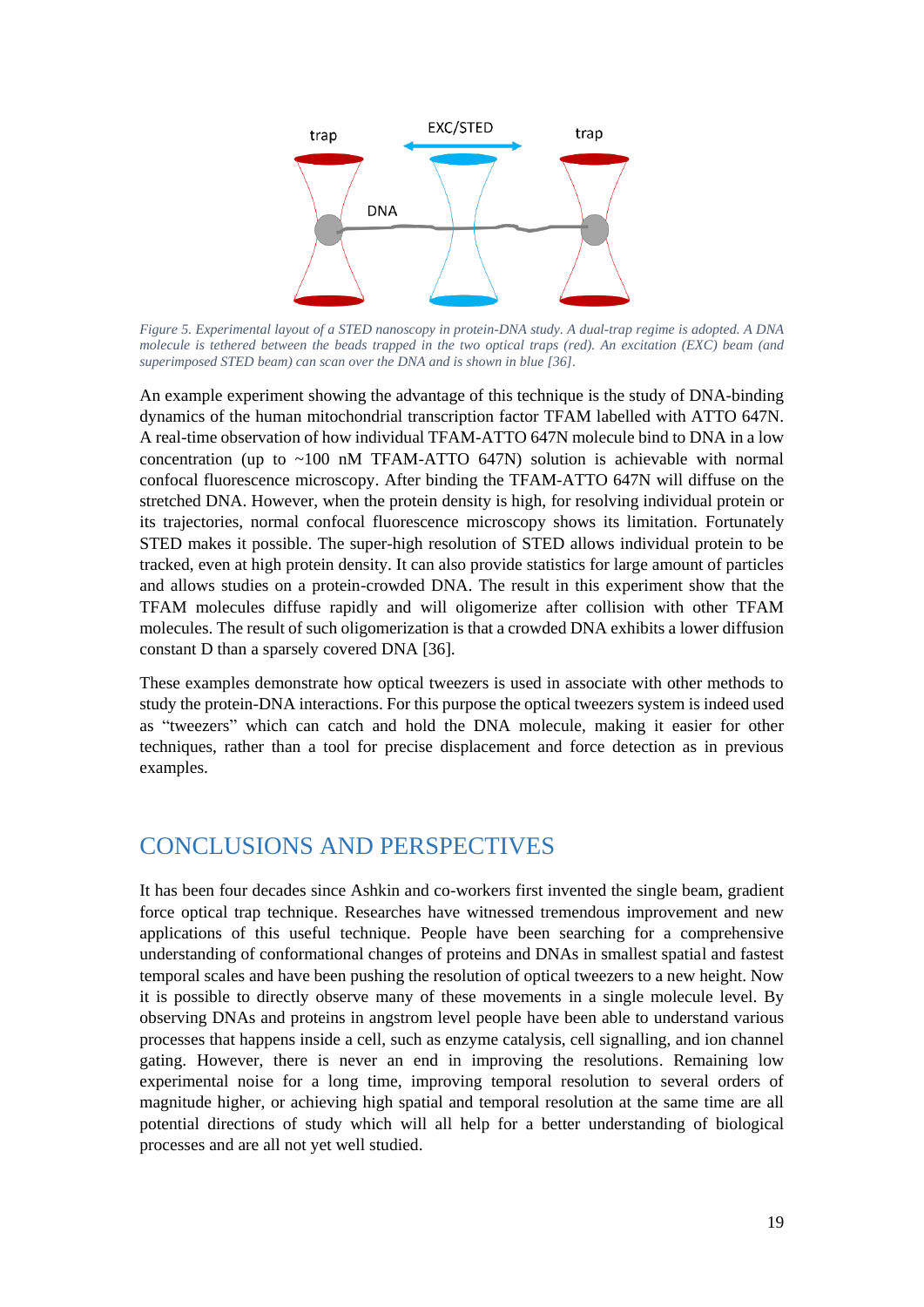Another trend in the advancement of optical tweezers is to combine it with various novel techniques to provide additional adouts, such as force and displacement along complementary axes, to que, and angle, or fluorescence position and orientation and realyse and understand more complex systemethers in combining more advanced physical or chemical methodologies with optical tweezers and find their application in real biologicaly or physical or chemical studies need to be done.

Due to the simplicity of the optical tweezers apparatus, many popular topics, much more than what we have discussed, can be used along with an optical tweezers experiment, forming new combination of probing methods and bring better comprehension of biological processes. example femtosecond laser pulsissa popular tool fospectroscopy for its high peak intensity and nonlinear behavioult has been verified that for large beads (comparable or exception than trapping wavelength) it is the average power rather than the peak power determines the quality of optical trapping [37], Therefore it is possible to use low power femtosecond laser pulses to trap and use its time detaplica for interferometry probing, by adjustingthe light path the time delay can be controlled in nanoseconds or even higher resolution. If applicable, this would bring information of the trapped particle at the very first moment after the change of trapping force and improve the temporal resolution to a new lawelcent research shows that carbon nanotubes can bind to some DNAs, depending on the sequence and **BB** itality An experiment similar to the one unzipping DNAth optical tweezers may help understands which exact basepairs are responsible for this binding. Carbon nanotubes can also be introduced into optical tweezers studies as a DNA selection tool, or other potential applications.

Improvements of the examplexe e riments may also lead to new discoverest example applying torque on the beads. The methods now include one of using polarized light to rotate birefringent particles. The electronic component of the light was used. However the magnetic component, orthe interaction of electronic and magnetic fields may also be capable for this purpose. With the quatdap setup, it is possible to study the roavalent interactions between two DNA molecules, or protein and DNAto understand the mechanism of theiditing and identifying each other. In another example, giblioned chemistry was used to improve high force performance, however the beads failed. This might be improved by adopting the ight chemistry also in the bead sideold can also be replaced the silver, which also bounds with thiols, to study the influence brought by the metal. The thiol molecules are also replaceable.

Other properties of DNA molecules, or other molecules, are new directions to devote into. For example, electronic propertie Conductive beads can be transferred into electrodes so that voltage can be applied on a DNA molecule. The conductivity change of the DNA molecule during stretching can thus be measured pold-thiol chemistry is again involved, by choosing CE conjugated thiol molecules whose electronic status can be changed with external light stimulation, for example change between different resonant structures which have different electronic behaviour, an optical control over the DNA current can be achieved, and the influence on electronic properties from the thiol molecules to the DNA molecanes so be studied.

Today optical tweezers is a mature field, but important technical advances will continue to be made, and more applications will be seen. By a more addinated hybrid techniques with the highest spatial and temporal resolution a brand world of biology will be exposed to us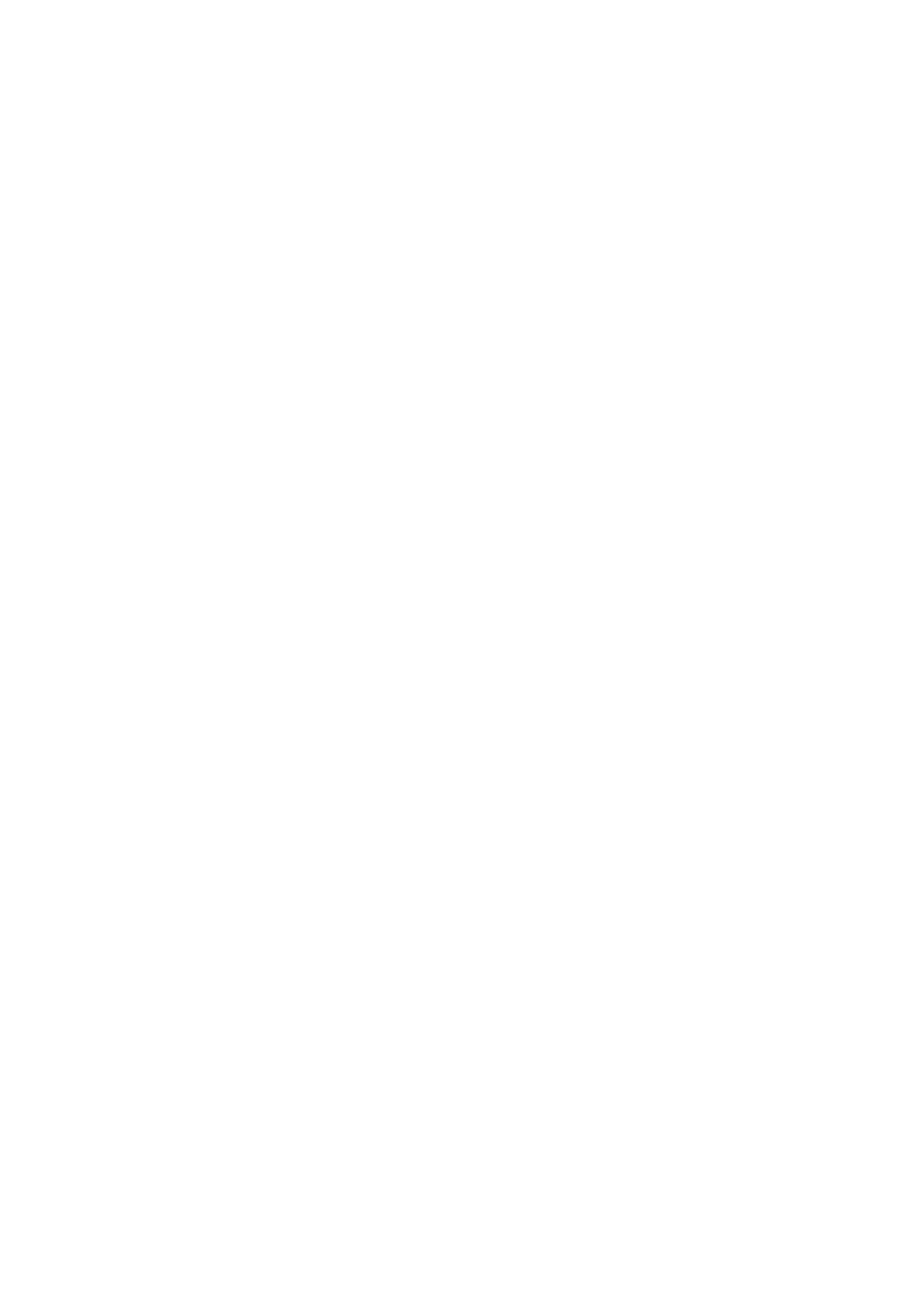# <span id="page-20-0"></span>ACKNOWLEDGEMENTS

I give my sincere thanks to my mentor and also the adviser of this paper Antoine van Oijen. This topic has certainly broadened my understanding of biophysics studies, not only about optical tweezers as a tool, but also about the thought and the way of how such researches are done. I will also thank Caspar van der Wal and Eric van der Giessen for coordinating this paper writing course, bringing me an experience of composing scientific articles.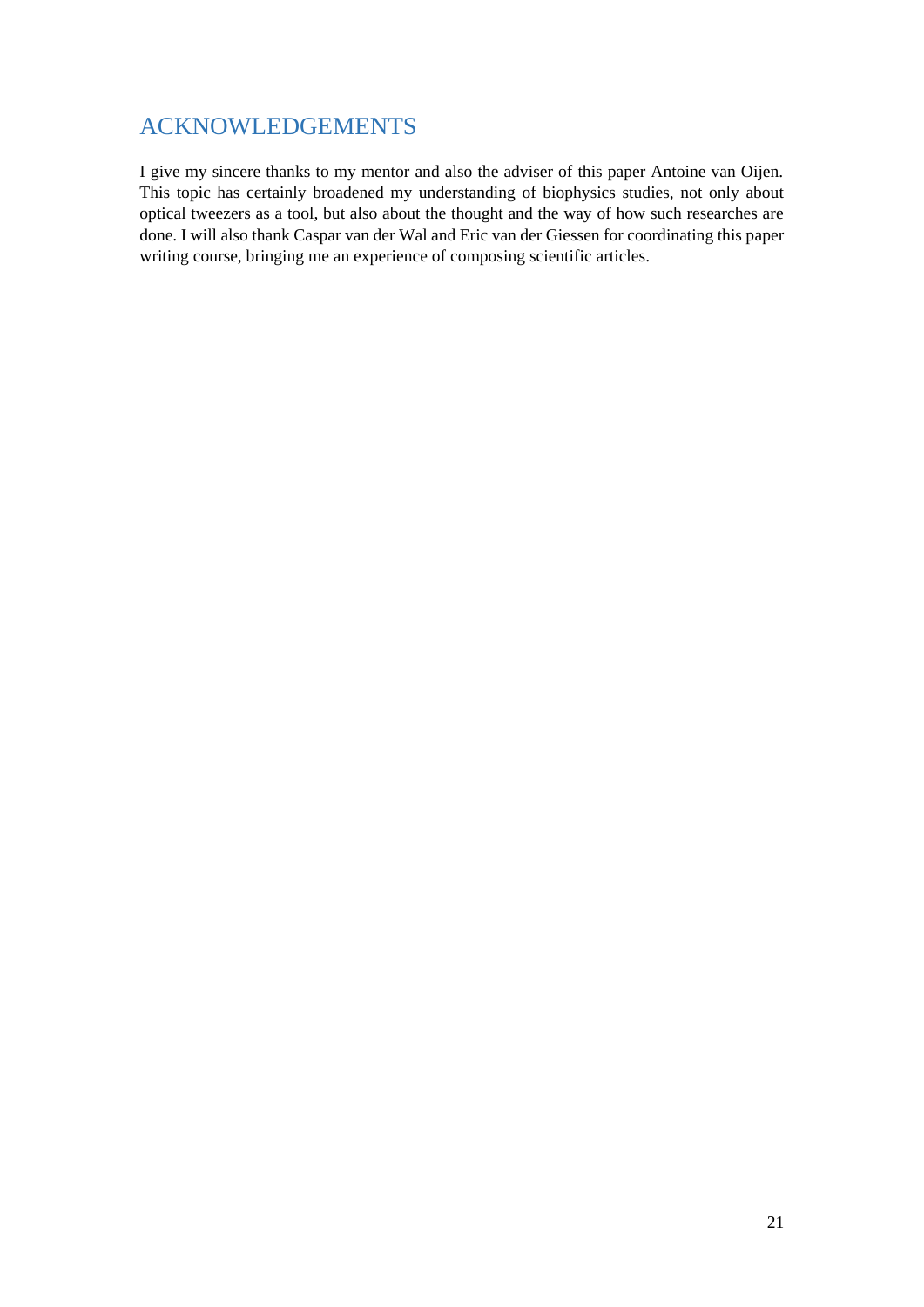#### <span id="page-21-0"></span>REFERENCES

- [1] A. Ashkin, *Phys. Rev. Lett.,* vol. 24, p. 156, 1970.
- [2] A. Ashkin, *Opt. Lett.,* vol. 11, p. 288, 1986.
- [3] K. C. Neuman and S. M. Block, *Rev. Sci. Instrum.,* vol. 75(9), pp. 2787-2809, 2004.
- [4] A. Ashkin, *Biophys. J.,* vol. 61, p. 569, 1992.
- [5] J. R. Moffitt, Y. R. Chemla, S. B. Smith and C. Bustamante, *Annu. Rev. Biochem.,* vol. 77, pp. 205-228, 2008.
- [6] F. Gittes and C. F. Schmidt, *Opt. Lett.,* vol. 23, pp. 7-9, 1998.
- [7] C. Bustamante, Y. R. Chemla and J. R. Moffitt, in *Single-Molecule Techniques: A Laboratory Manual*, NY, Cold Spring Harb. Lab., 2008, pp. 297-324.
- [8] S. B. Smith, Y. Cui and C. Bustamante, *Methods Enzymol.,* vol. 361, pp. 134-162, 2003.
- [9] K. Visscher and S. M. Block, *Methods Enzymol.,* vol. 298, pp. 460-489, 1998.
- [10] A. B. Kolomeisky and M. E. Fisher, *Annu. Rev. Phys. Chem.,* vol. 58, pp. 675-695, 2007.
- [11] K. Visscher, S. P. Gross and S. M. Block, *IEEE J. Sel. Top. Quantum Electron.,* vol. 2, pp. 1066-1076, 1996.
- [12] R. K. Montange, M. S. Bull, E. R. Shanblatt and T. T. Perkins, *Opt. Express,* vol. 21, pp. 39-48, 2013.
- [13] T. T. Perkins, *Annu. Rev. Biophys.,* vol. 43, pp. 279-302, 2014.
- [14] J. R. Moffitt, Y. R. Chemla, D. Izhaky and C. Bustamante, *Proc. Natl. Acad. Sci. USA,*  vol. 103, pp. 9006-11, 2006.
- [15] M. Capitanio and F. S. Pavone, *Biophys. J.,* vol. 105, pp. 1293-1303, 2013.
- [16] J. Howard, Mechanics of Motor Proteins and the Cytoskeleton, Sunderland, MA: Sinauer Associates, 2001.
- [17] K. C. Neuman, *Biophys. J.,* vol. 77, p. 2856, 1999.
- [18] M. D. Wang, H. Yin, R. Landick, J. Gelles and S. M. Block, *Biophys. J.,* vol. 72, pp. 1335-1346, 1997.
- [19] U. Bockelmann, P. Thomen, B. Essevaz-Roulet, V. Viasnoff and F. Heslot, *Biophys. J.,*  vol. 82, pp. 1537-1553, 2002.
- [20] D. H. Paik, Y. Soel, W. A. Halsey and T. T. Perkins, *Nano Lett.,* vol. 9, pp. 2978-2983, 2009.